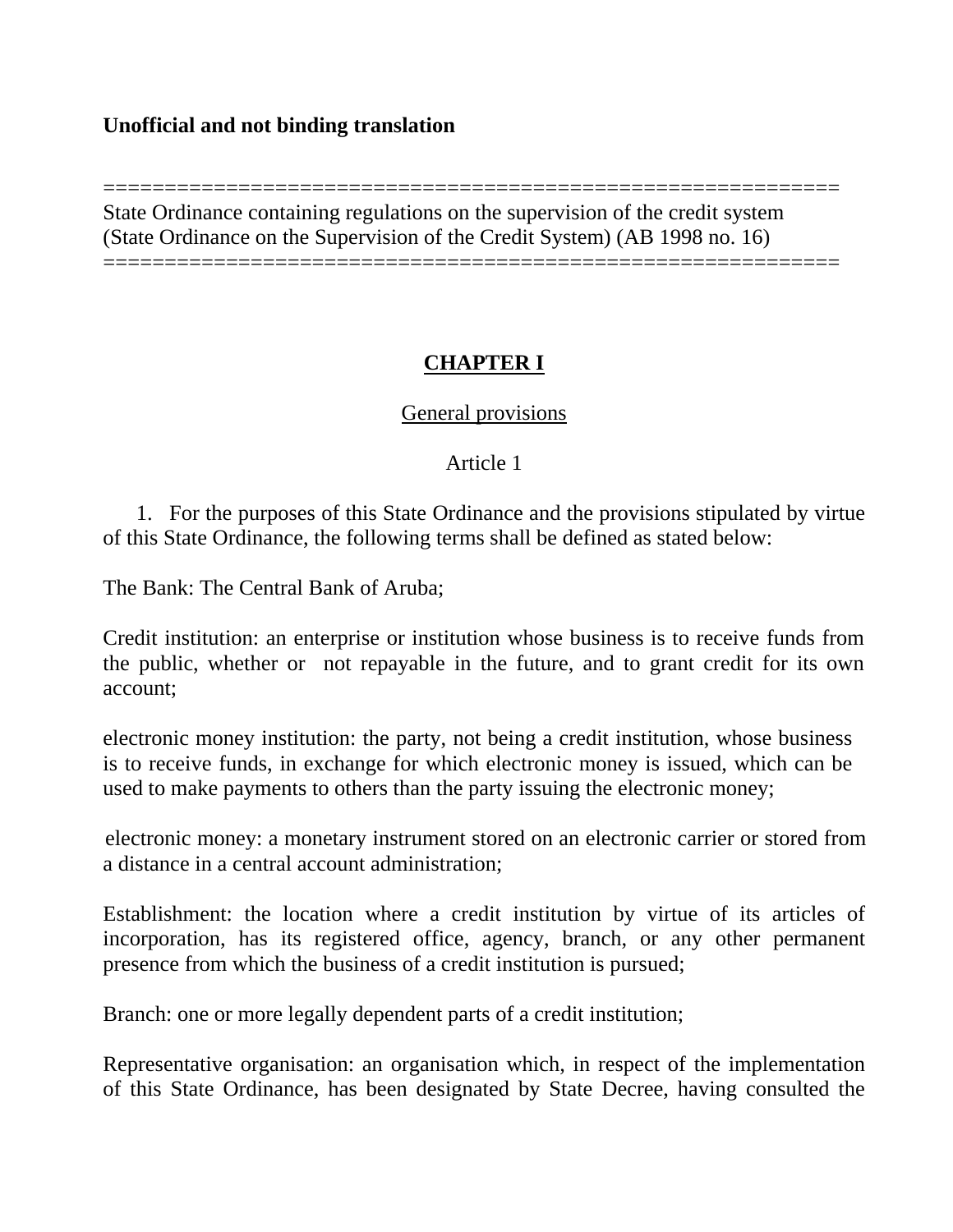Bank, as representative organisation for a group of designated enterprises and institutions;

Minister: the Minister of Finance;

Qualifying holding: a direct or indirect holding of more than 10 per cent of the issued share capital of an enterprise or institution or the ability to exercise directly or indirectly more than 10 per cent of the voting rights in an enterprise or institution, or the ability to exercise directly or indirectly a comparable degree of control in an enterprise or institution;

Court: Court of First Instance;

Auditor: an auditor, who is not employed by a credit institution, and who is listed in the register of the Netherlands Institute of Chartered Accountants as referred to in Article 55(1) of the Registered Accountants Act (Bulletin of Acts, Orders and Decrees 1962, 258) or is listed elsewhere at a similar institute as the Netherlands Institute of Chartered Accountants and is subject, in the opinion of the Bank, to a similar regime of rules of conduct, professional code and discipline.

Supervisory authority: an agency charged in any country with the supervision of the credit system by virtue of an act or in pursuance of an act or a similar generally binding regulation;

Register: the register as referred to in Article 28(1);

Money laundering: a crime as referred to in Articles 2:404, 2:405 and 2:406 of the Criminal Code of Aruba;

Terrorist financing: the crime referred to in Article 2:55 of the Criminal Code of Aruba;

 2. By State Decree, containing General Administrative Measures, having consulted the Bank, it may be ordered that enterprises or institutions which fit the description of the concept of credit institution, and which form part of a particular group of enterprises or institutions, shall not be regarded as credit institutions within the meaning of this State Ordinance, if this is justified by the nature of the business of these enterprises or institutions.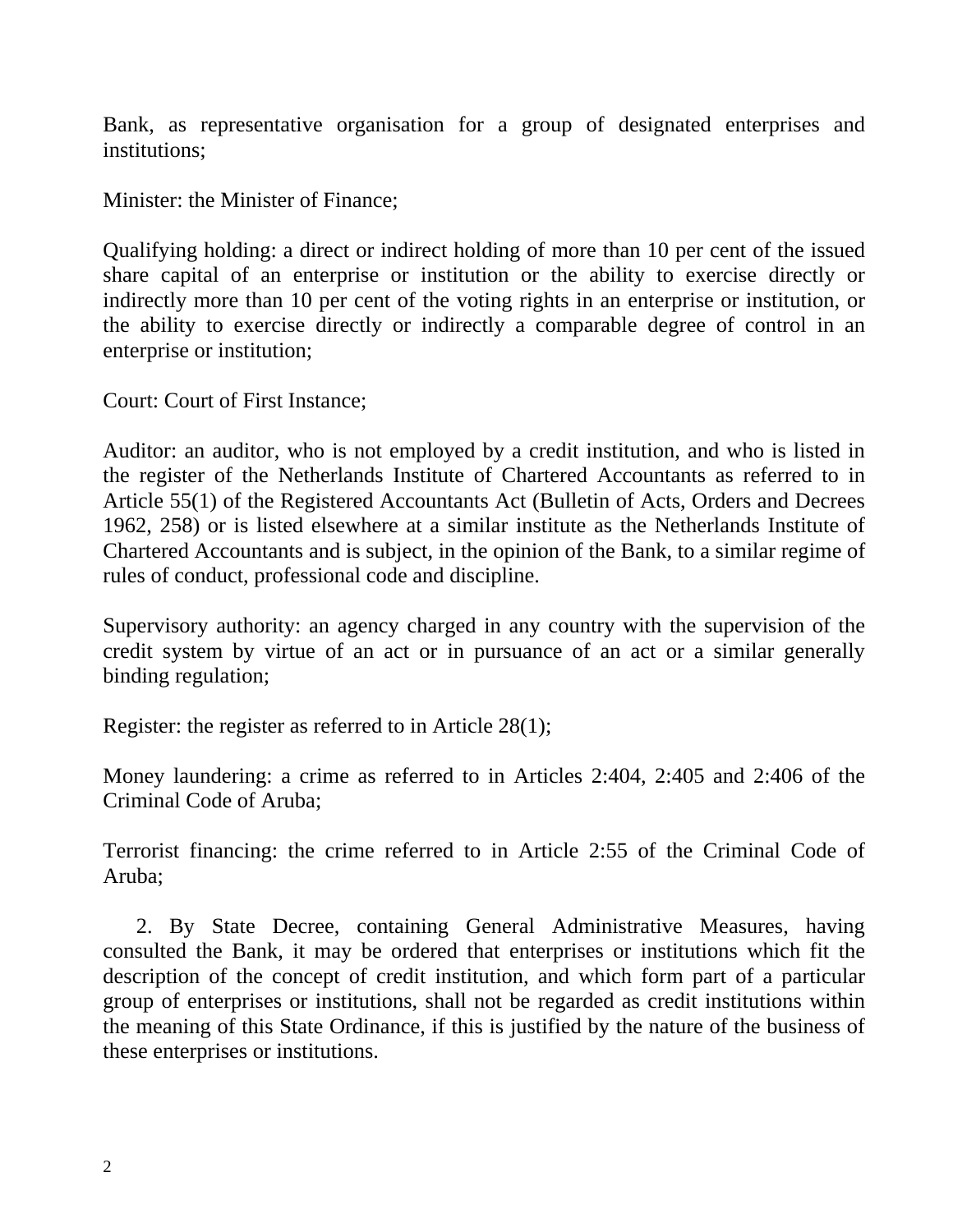3. As regards the conduct of the business of an electronic money institution, this State Ordinance shall not apply to electronic money institutions that issue electronic money with a maximum monetary value of Afl. 350.- per electronic carrier, if:

- a. the combined value of the financial obligations related to the issue of electronic money never exceeds Afl. 5,000,000.-;
- b the electronic money is only accepted by an enterprise belonging to the group to which the electronic money institution belongs;
- c. the electronic money is only accepted by a limited number of easily distinguishable enterprises that either share the same building, premises, or another actually confined location, or have close financial or commercial ties with the electronic money institution; or

 d. other situations arise, to be described by State Decree containing General Administrative Orders.

 4. On a credit institution as referred to in the first paragraph, the Establishment of Business Ordinance (AB 1990 no. GT 55) shall not apply.

### Article 2

 1. The Bank shall exercise supervision of the credit institutions and electronic money institutions domiciled in Aruba and of the branch offices in Aruba of credit institutions and electronic money institutions domiciled outside Aruba.

 2. The Bank may set restrictions on and attach regulations and conditions to licenses, permissions, or exemptions granted by it within the framework of this State Ordinance, if so required by facts or circumstances relating to the person or the institution to whom/which the license, permission, or exemption will apply, and this with a view to the interests this State Ordinance intends to protect.

#### Article 3

 1. With respect to an enterprise or institution established outside Aruba, which pursues the business of a credit institution or electronic money institution in Aruba through a branch, the provisions of this State Ordinance shall only apply to its business, pursued in or from Aruba.

 2. When supervising a branch of a credit institution or electronic money institution established outside Aruba, the Bank shall be authorised to consult and cooperate with the supervisory authority concerned.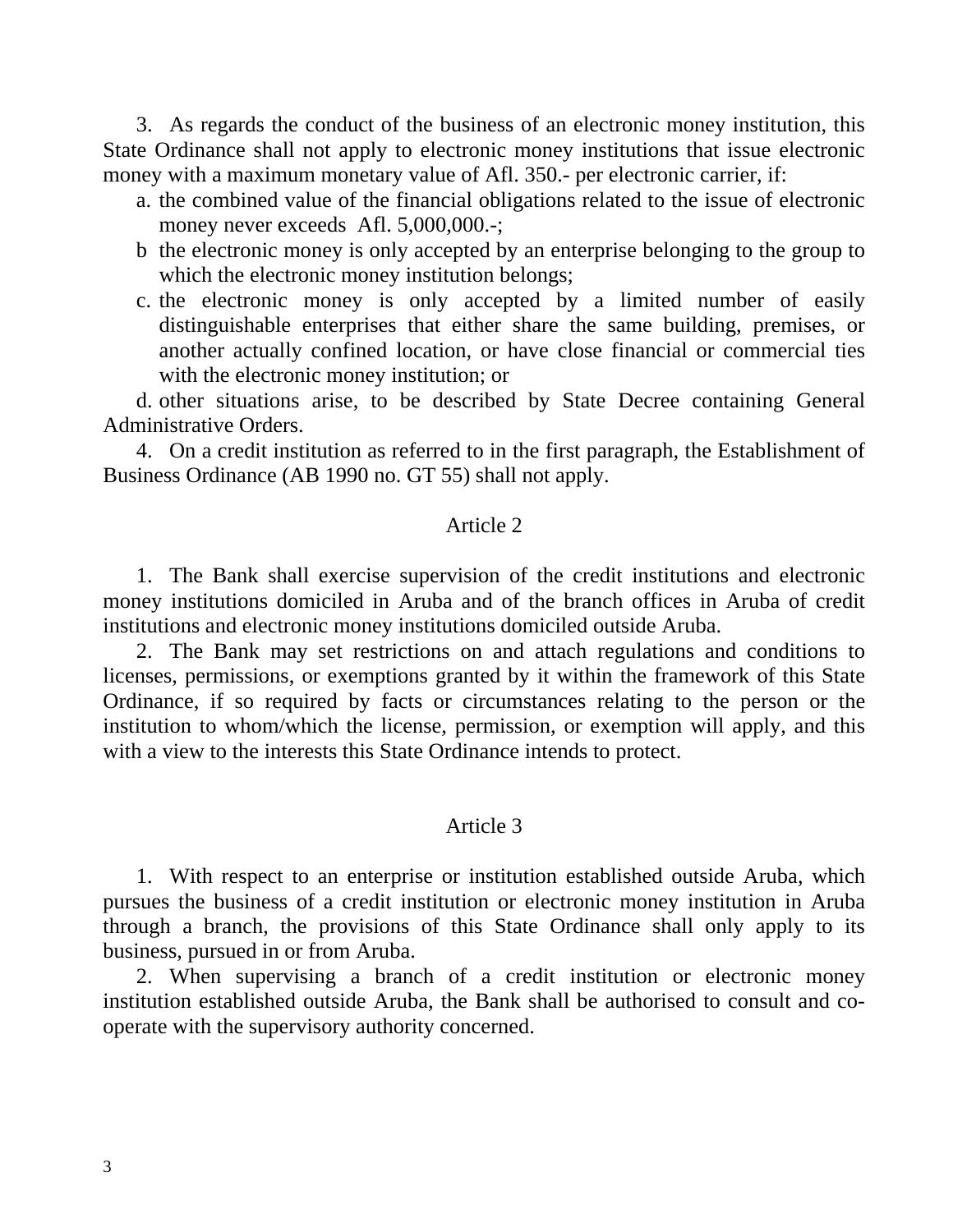# **CHAPTER II**

## Credit institutions and electronic money institutions established in Aruba

## FIRST DIVISION

Taking up the business of a credit institution and electronic money institutions

### Section I. General

## Article 4

 No enterprise or institution established in Aruba shall pursue the business of a credit institution or electronic money institutions unless it has obtained authorisation to that end from the Bank.

### Article 5

 1. The application for authorisation as referred to in Article 4, shall at least contain information about:

- a. the identity, background, and a certificate of good conduct, as well as other data to be determined by the Bank, based on which the Bank can ascertain the integrity and suitability of the directors and other persons who determine or co-determine the policy of the enterprise or institution;
- b. the identity, background, and a certificate of good conduct, as well as other data to be determined by the Bank, based on which the Bank can ascertain the integrity and suitability of the members of the board of supervisory directors or of the body of the enterprise or institution that has a task similar to that of the board of supervisory directors;
- c. the identity, background, and a certificate of good conduct, as well as other data to be determined by the Bank, based on which the Bank can ascertain the integrity of those who hold a qualifying holding in the enterprise or institution and, if the holder of a qualifying holding is a legal entity, of the persons who determine or codetermine the policy of this legal entity, as well as the extent of the qualifying holding in question;
- d. annual accounts or an opening balance sheet which shall be provided with an auditor's report, signed by an auditor;
- e. a programme of operations which the enterprise or institution intends to carry on;
- f. the envisaged administrative organization and management controls, including the financial accounting system and internal control;
- g. the deed of incorporation of the enterprise and institution.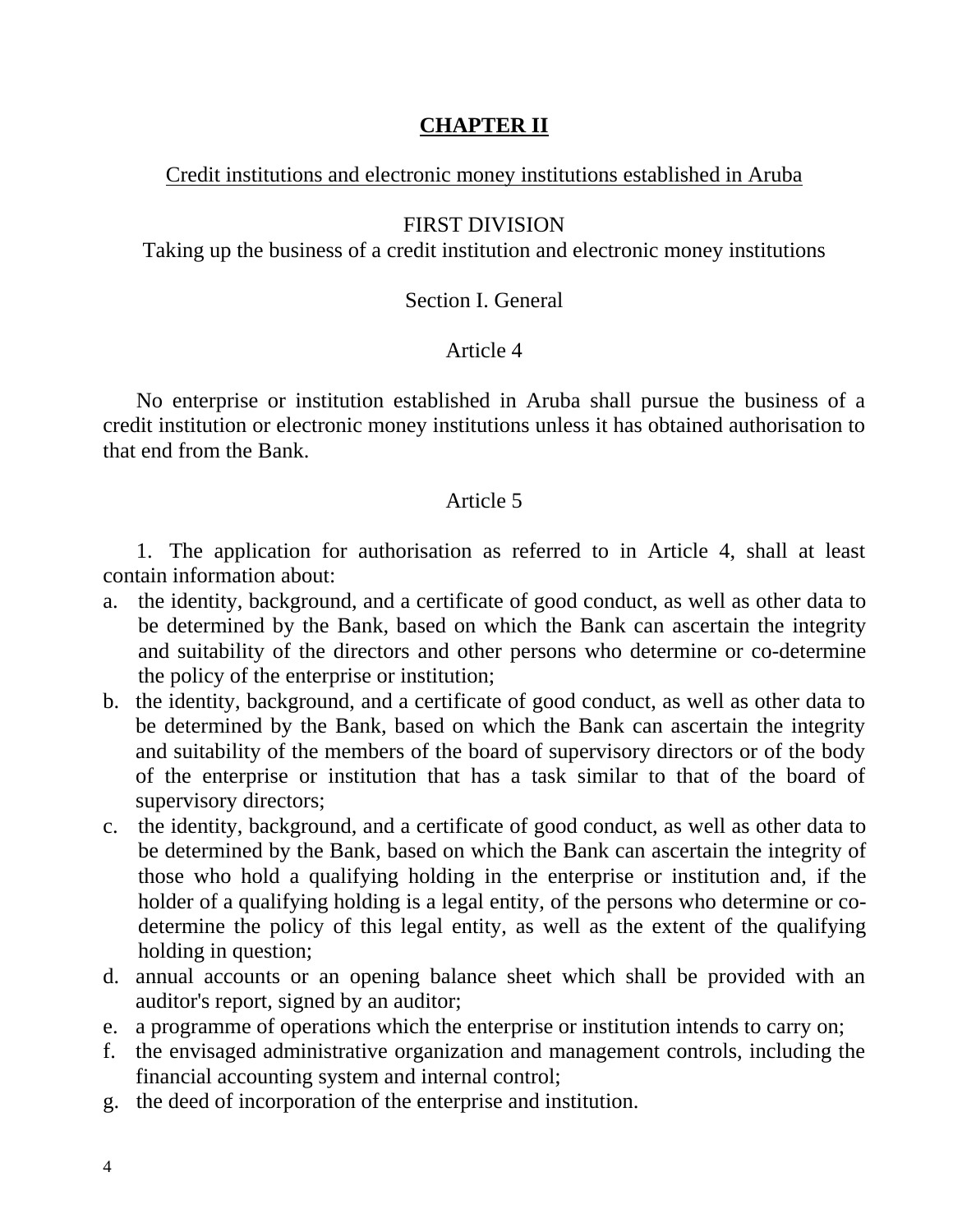2. The Bank may request the applicant to furnish additional information regarding the application for authorization or the type of business to be pursued.

 3. The Bank shall decide on the application within thirteen weeks of the date of receipt of the application. If the Bank has applied paragraph (2), the period, referred to in the first sentence, shall start commencing the date of receipt of the additional information.

 4. Exceeding the period, referred to in paragraph (3), shall be similar to a refusal for granting authorisation.

Section 2. The authorisation

## Article 6

1. The Bank shall grant the authorisation as referred to in Article 4, unless:

- a. the enterprise or institution does not fulfil the requirements provided for in or under Articles 7 and 8;
- b. the Bank is of the opinion that the integrity of one or more persons, referred to in Article 5, first paragraph, subparagraphs a and b, is not beyond doubt;
- c. the Bank is of the opinion that the suitability of one or more persons, referred to in Article 5, first paragraph, subparagraphs a and b, is insufficient, individually or jointly, in connection with the conduct of the business of a credit institution or an electronic money institution, or the performance of the duties in question at the credit institution or the electronic money institution;
- d. the Bank is of the opinion, without prejudice to Article 17, that the integrity of a holder of a qualifying holding in the enterprise or institution, or, if the holder of a qualifying holding is a legal entity, of the persons who determine or co-determine the policy of this legal entity is not beyond doubt, or that there is or could be question, otherwise, of undesirable influence on the policy of the enterprise or institution as a result of a qualifying holding in the enterprise or institution;
- e. the report referred to in Article 5(1), under d, is a report to the effect other than that the annual accounts or opening balance sheet give a true and fair view of the financial position of the enterprise or institution;
- f. the Bank is of the opinion, based on the data as referred to in Article 5, first paragraph, subparagraphs d, e, or f, that the enterprise or institution will not be able to carry out its intentions or to comply with its obligations pursuant to this or other state ordinances applicable to credit institutions or electronic money institutions; or
- g. the Bank is of the opinion that granting authorisation would or could lead to an undesirable development of the credit system.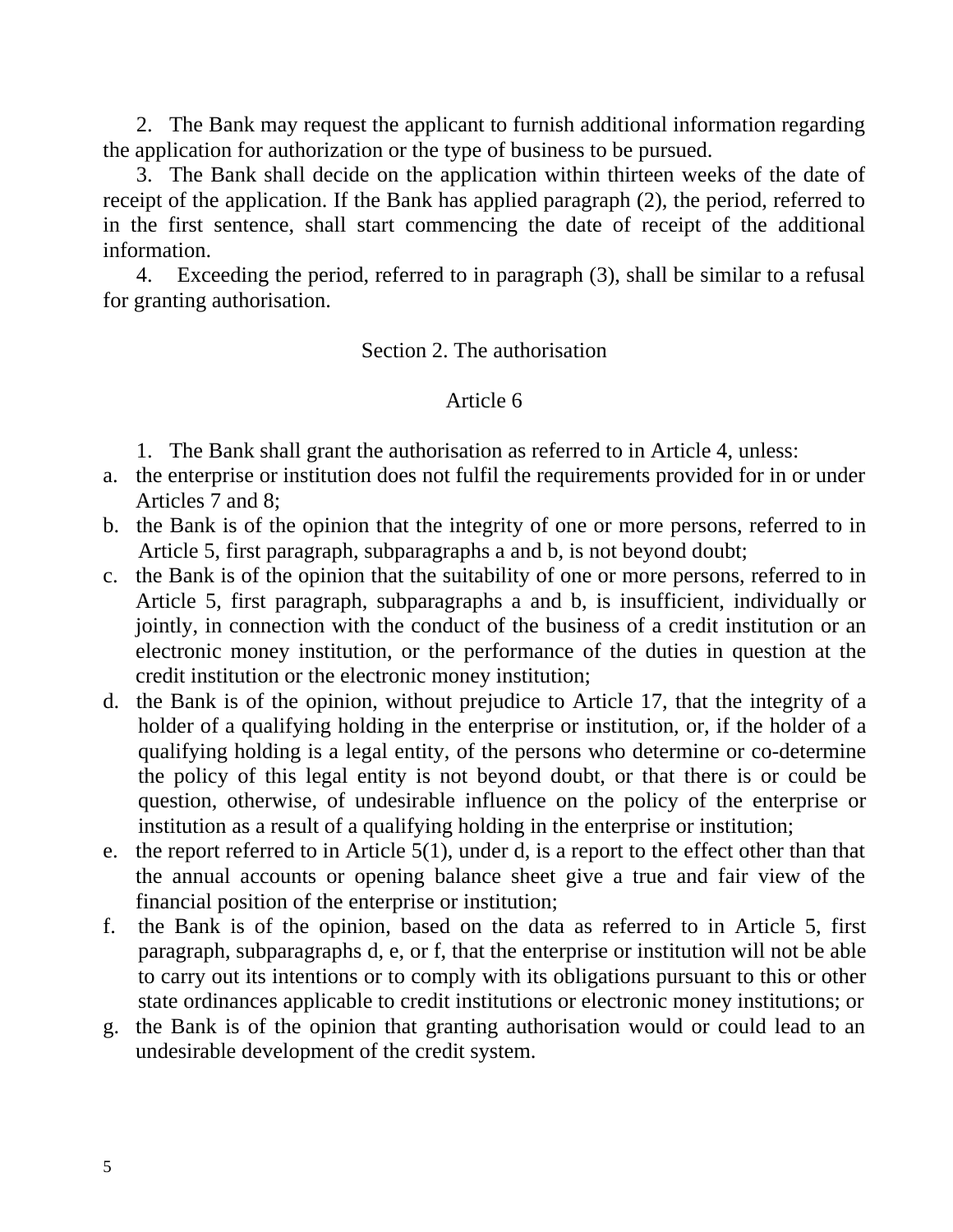2. The Bank may decide not to grant authorisation if it has reason to assume that the enterprise or institution has applied for authorisation in order to evade regulations pertaining to the supervision of the credit system in another country.

 3. No license shall be granted to an enterprise or institution that is not able to prove to the satisfaction of the Bank that it actually intends to be active as a credit institution or an electronic money institution in Aruba.

#### Article 7

 1. The day-to-day policy of a credit institution and an electronic money institution shall be determined by at least two persons.

 2. A credit institution and an electronic money institution which is a "naamloze vennootschap" (limited liability company) or "vennootschap met beperkte aansprakelijkheid" (VBA) (a new type of limited liability company) shall have a supervisory board, consisting of at least three natural persons.

 3. A credit institution and an electronic money institution which is not a "naamloze vennootschap" or "vennootschap met beperkte aansprakelijkheid" (VBA) (a new type of limited liability company) shall have an independent body, consisting of at least three persons, having a task comparable with that of a supervisory board.

 4. The Bank may grant a credit institution and an electronic money institution full or partial dispensation from the provisions contained in paragraphs (2) and (3).

#### Article 8

 1. A credit institution and an electronic money institution shall have a minimum amount of own funds.

 2. The concept of own funds as well as the level of the amount, referred to in the first paragraph, shall, having consulted the Bank, be determined by State Decree, containing General Administrative Measures.

 3. In special cases, the Bank may grant a credit institution and an electronic money institution, for a period to be determined by the Bank, full or partial dispensation from the stipulation as referred to in the first paragraph.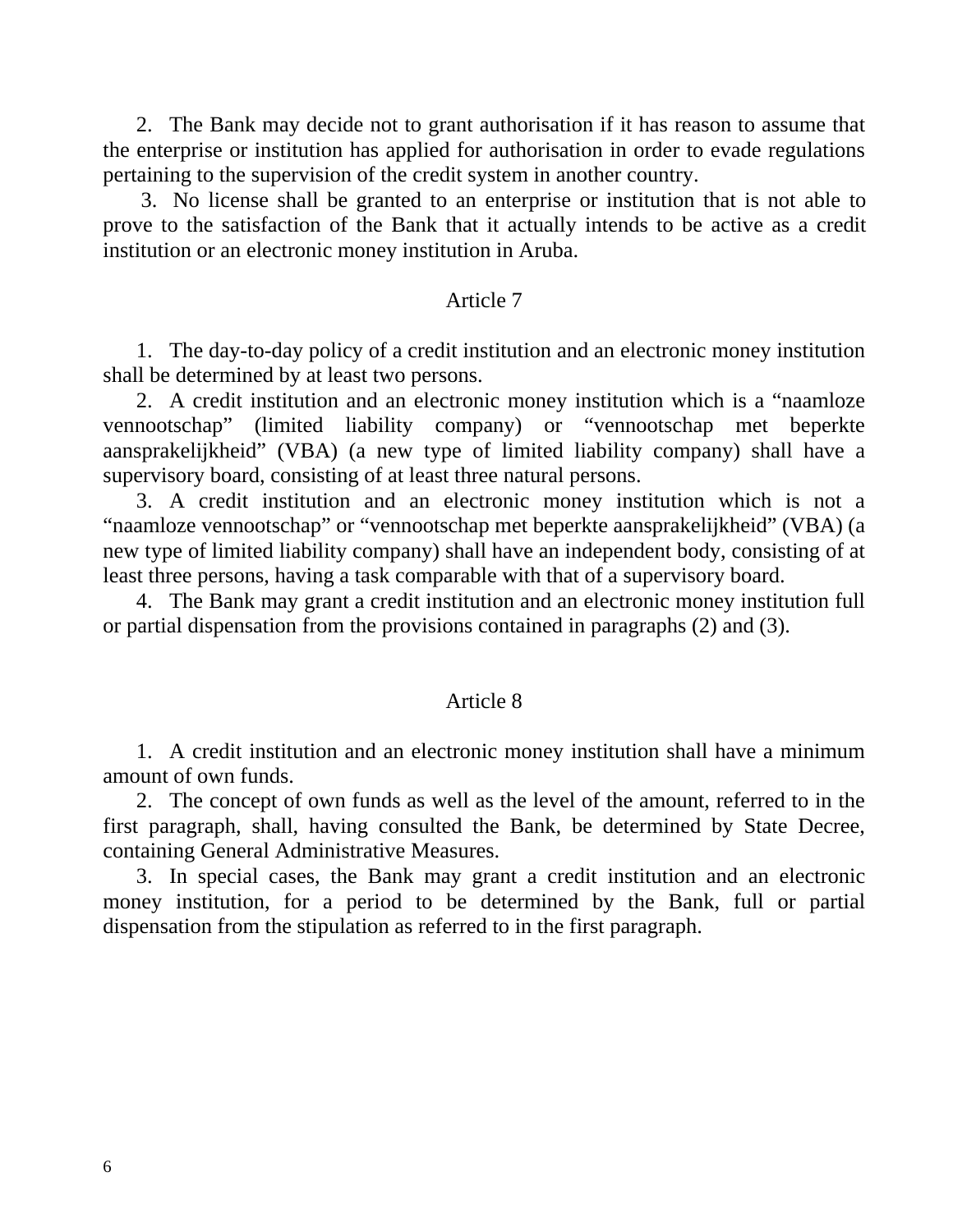## Section 3. Special measures

#### Article 9

A credit institution or an electronic money institution shall not appoint persons to a position as referred to in Article 5(1), under (a) or (b), and shall not adjust its own funds, prior to having requested permission from the Bank.

#### Article 10

- 1. The Bank may, if
- a. the credit institution or electronic money institution does not meet the provisions of or under Articles 7, 8, 19a, 22(1) or (2), or 23(1), or
- b. a circumstance as referred to in Article 6(1), under b, or c or Article 9 occurs at the credit institution or an electronic money institution, or
- c. the report as referred to in Article 23(1), is a report to the effect other than that the annual accounts, referred to in Article 22(1), give a true and fair view of the financial position of the credit institution or an electronic money institution and of the results for the relevant financial year,

give the competent bodies of the credit institution or an electronic money institution a direction to the effect that, in respect of a number of points to be specified, a certain course of action shall be pursued in order to achieve that, within a period to be specified by the Bank, the provisions of or under a shall be met, the circumstance as referred to under b shall no longer occur at the credit institution or an electronic money institution, or the report referred to under c, shall be to the effect that the annual accounts give a true and fair view of the financial position of the credit institution or electronic money institution and of the results for that financial year, respectively.

2. If a circumstance as referred to in Article 6, first paragraph, under d, arises, the Bank may give the holder of a qualifying holding an instruction to follow a certain course of action with regard to specified issues, in order to accomplish that this circumstance or the possibility of such a circumstance arising is ended within a period to be determined by the Bank.

### Article 11

- 1. The Bank may withdraw authorization, granted in pursuance of Article 6, if:
- a. the credit institution or electronic money institutions so requests by registered letter;
- b. the enterprise or institution to which authorization has been granted has ceased to pursue the business of a credit institution or electronic money institution;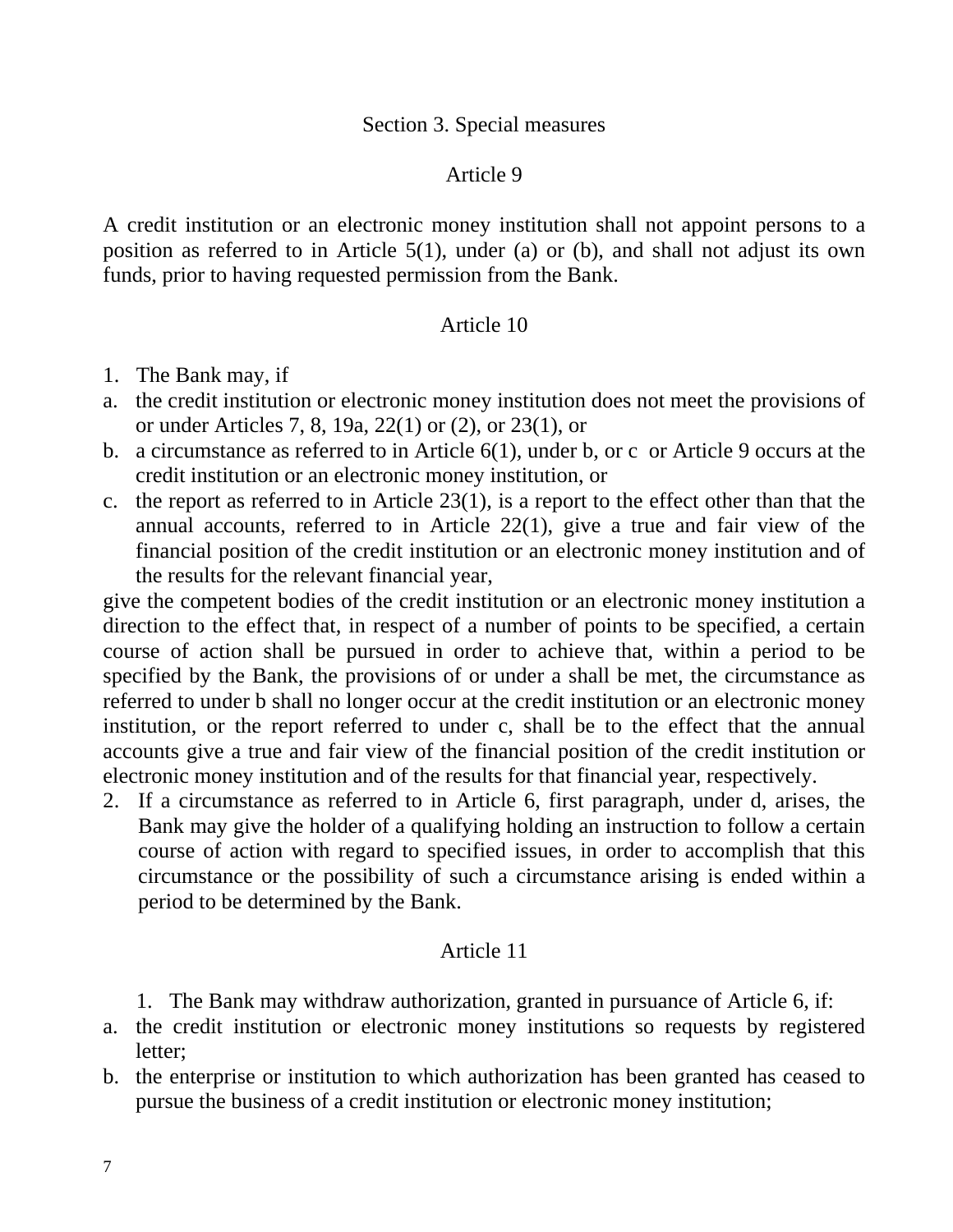- c. the credit institution or electronic money institutions does not meet the provisions of or under Articles 2(2), 7, 8, 19a, 22(1) or (2), or 23(1);
- d. a circumstance as referred to in Article 6(1), under b, c, or d, occurs at the credit institution or electronic money institutions;
- e. the report as referred to in Article 23(1), is a report to the effect other than that the annual accounts as referred to in Article 22(1), give a true and fair view of the financial position of the credit institution or electronic money institutions and of the results for the relevant financial year;
- f. the information or documents submitted to obtain the authorization or obtained pursuant to Article 3(2) prove to be incorrect or incomplete to such an extent that the decision made in respect of the application for authorization would have been different if, at the time of that decision, the correct circumstances would have been known in full;
- g. the Bank is of the opinion that the credit institution or the electronic money institution does not or not sufficiently comply with the rules laid down by or pursuant to the State Ordinance on the Prevention and Combating of Money Laundering and Terrorist Financing (AB 2011 No. 28) or any other statutory regulation on the prevention and combating of money laundering and terrorist financing.

 2. A decision to withdraw authorization on one of more of the grounds as referred to in the first paragraph, shall not become effective until it has become irrevocable. The decision shall be published by the Bank in the Government Gazette of Aruba and in one or more local newspapers, as soon as it has become irrevocable.

 3. As from the date on which a decision to withdraw authorization has become irrevocable, the prohibition as referred to in Article 48(1), shall become applicable to the enterprise or institution.

 4. As from the date as referred to in paragraph (3), the enterprise or institution shall as soon as possible give notice of termination of all agreements regarding funds repayable obtained from the public in the course of its business and shall wind up these agreements within a period to be specified by the Bank. The Bank may extend this period.

 5. Without prejudice to paragraphs (3) and (4), the enterprise or institution shall, for the purposes of this Ordinance, be equated, during the period of winding-up, with a credit institution which has obtained authorization as referred to in Article 4.

 6. Contrary to the second paragraph , a decision to withdraw authorization pursuant to the first paragraph, under c or d, shall become effective without notice, if, in the opinion of the Bank, an immediate withdrawal is necessary, in respect of the development of the credit system or the financial sector.

 7. The Bank shall decide within thirteen weeks of the date of receipt of a request as referred to in the first paragraph, subparagraph a.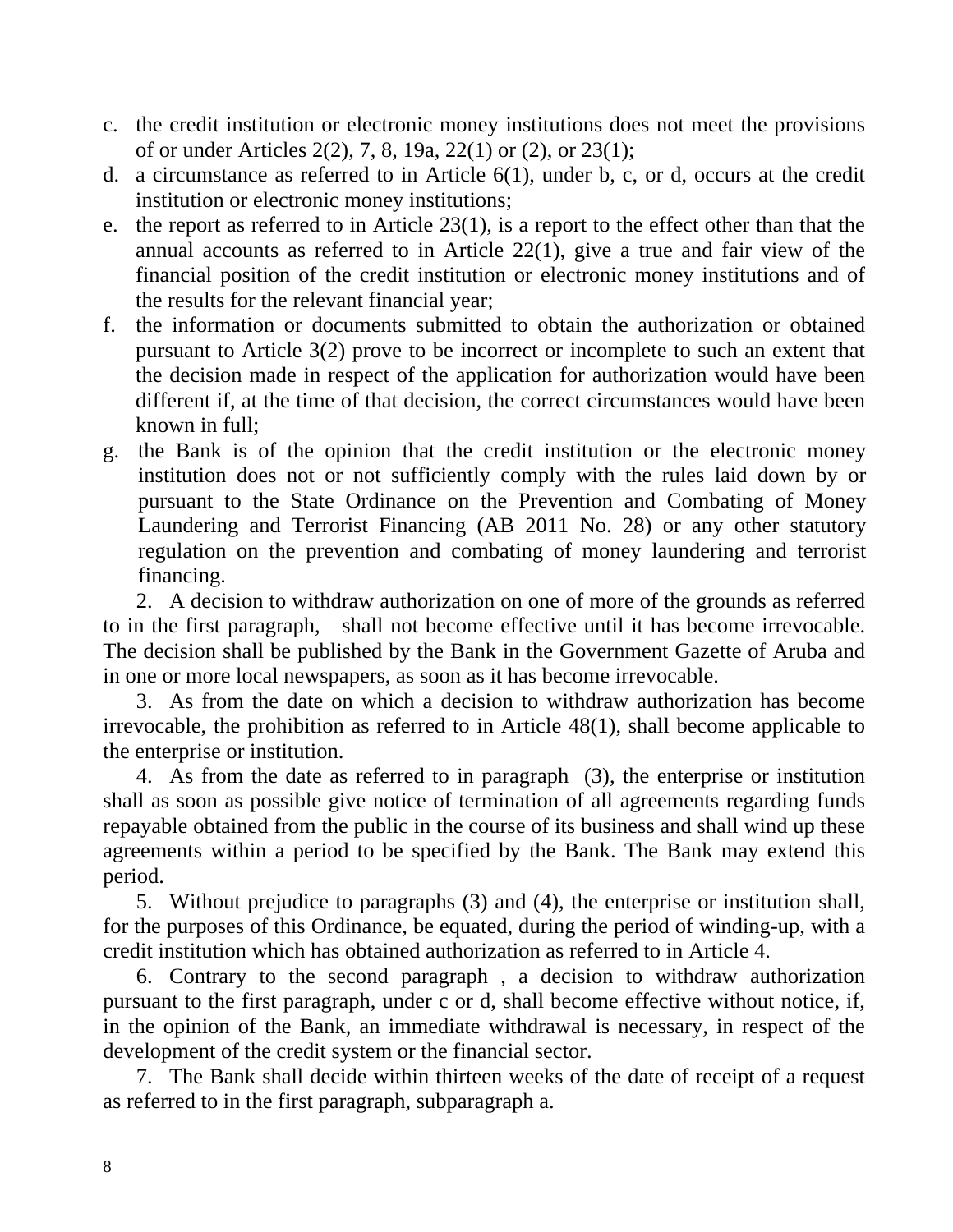8. Exceeding of the period as referred to in paragraph 7 shall be equal to a refusal to withdraw authorization.

#### SECOND DIVISION

## Supervision of the pursuit of the business of a credit institution and electronic money institution

#### Section 1. Monetary supervision

### Article 12

 1. In implementation of the task imposed upon it by Article 10(1) of the Central Bank Ordinance (AB 1991 no. GT 32), the Bank may, having consulted the representative organisations, give the credit institutions directives containing general provisions regarding the conduct of their business.

 2. The directives, referred to in the first paragraph, shall be announced in a manner to be determined by the Bank.

 3. In special cases, the Bank may grant one or more credit institutions full or partial dispensation from the general provisions for a specific period.

#### Section 2. Solvency supervision

#### Article 13

 1. the Bank may, whether or not on a consolidated basis, in the interests of their solvency, give the credit institutions and electronic money institutions directives for the conduct of their business. In that case, Article 12(2) shall apply.

 2. The directives as referred to in the first paragraph , shall only be given or amended after consultation with the representative organisations involved. The consultations about amendment of the directives can be initiated by the Bank or by a representative organization involved.

3. The directives may only contain provisions regarding:

a. the minimum amount of own funds which must be held in proportion to:

1º. the risk-weighted loans, investments and other assets;

2º. the risk-weighted off-balance-sheet engagements;

3º. the interest rate risk, foreign exchange risk and other market risks;

4º. the holdings in other enterprises or institutions;

 5º. the individual items included in 1º, 2º, 3º or 4º to the extent that they exceed a certain percentage of own funds;

6º. the operational risks;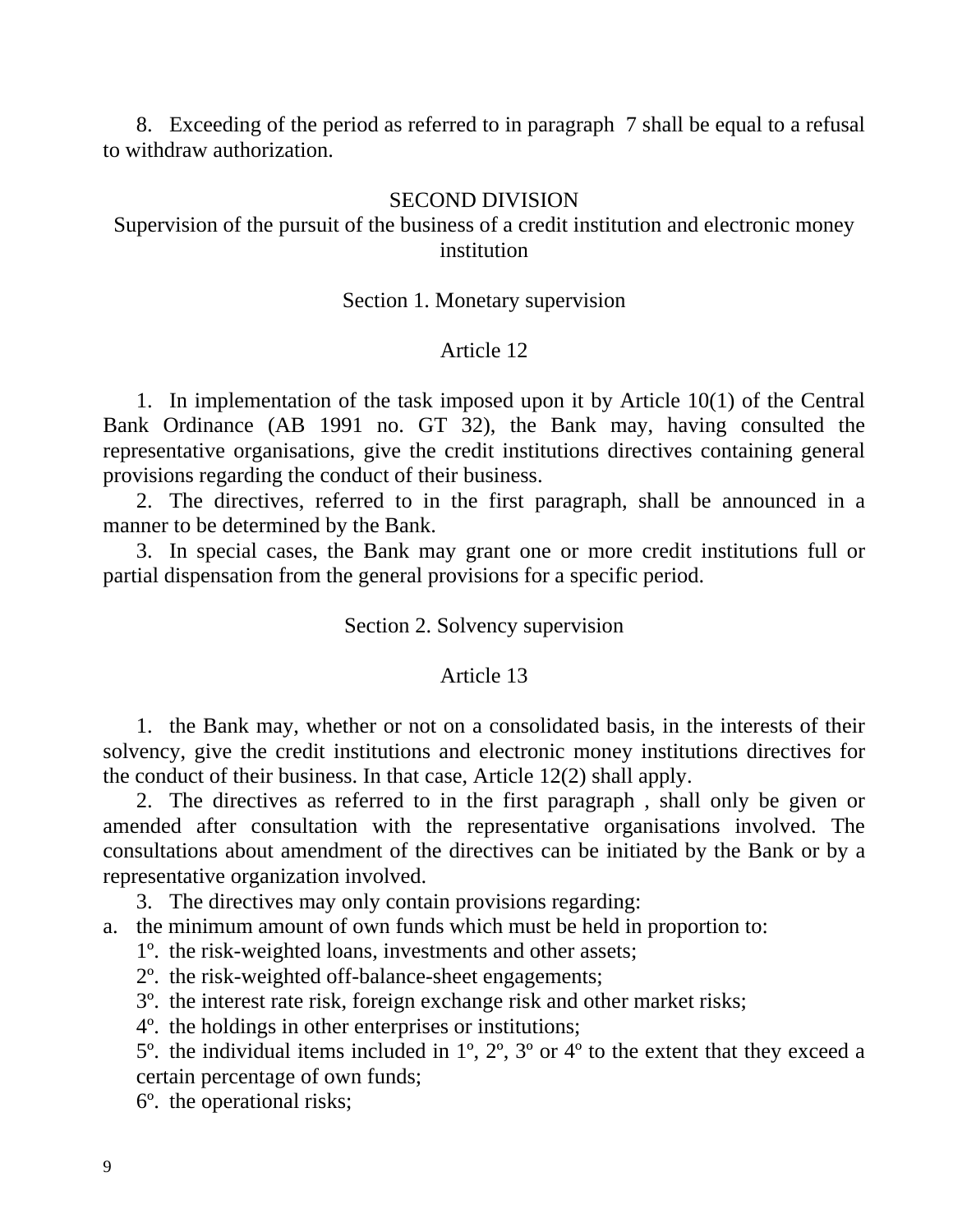b. a prohibition on, a restricting of or the imposing of stipulations on:

- 1º. the loans, investments and other assets;
- 2º. the off-balance-sheet engagements;
- 3º. the interest rate risk, foreign exchange risk and other market risks;
- 4º. the holdings in other enterprises or institutions;
- c. the amount, whether or not in proportion to own funds, of:
	- 1º. the loans, investments and other assets;
	- 2º. the off-balance-sheet engagements;
	- 3º. the interest rate risk, foreign exchange risk and other market risks;
	- 4º. the holdings in other enterprises or institutions;
- d. the scope of consolidation.

 4. The Bank may grant a credit institution or electronic money institution full or partial exemption from the directives, provided the solvency of that credit institution or electronic money institution is sufficiently guaranteed otherwise in the opinion of the Bank.

 5. If it deems so necessary with a view to the interests this State Ordinance intends to protect, the Bank may impose higher solvency requirements on individual credit institutions and electronic money institutions.

# Section 3. Liquidity supervision

# Article 14

 1. The Bank may, in the interests of their liquidity, give the credit institutions and electronic money institutions directives for the conduct of their business. In that case, Article 12(2) shall apply.

 2. The directives as referred to in the first paragraph , shall only be given or amended after consultation with the representative organisations involved. The consultations about amendment of the directives can be initiated by the Bank or by a representative organization involved.

 3. The directives may only contain provisions regarding the minimum amount of liquid assets or parts thereof in proportion to:

- a. the funds received or certain parts thereof;
- b. the funds received from each individual creditor or funds received from several creditors whom, for the application of this paragraph, shall be considered by the Bank as one creditor, to the extent that these funds exceed a certain percentage of the total funds received;

 4. The Bank may grant a credit institution or electronic money institutions full or partial dispensation from the directives, provided that, in the opinion of the Bank, the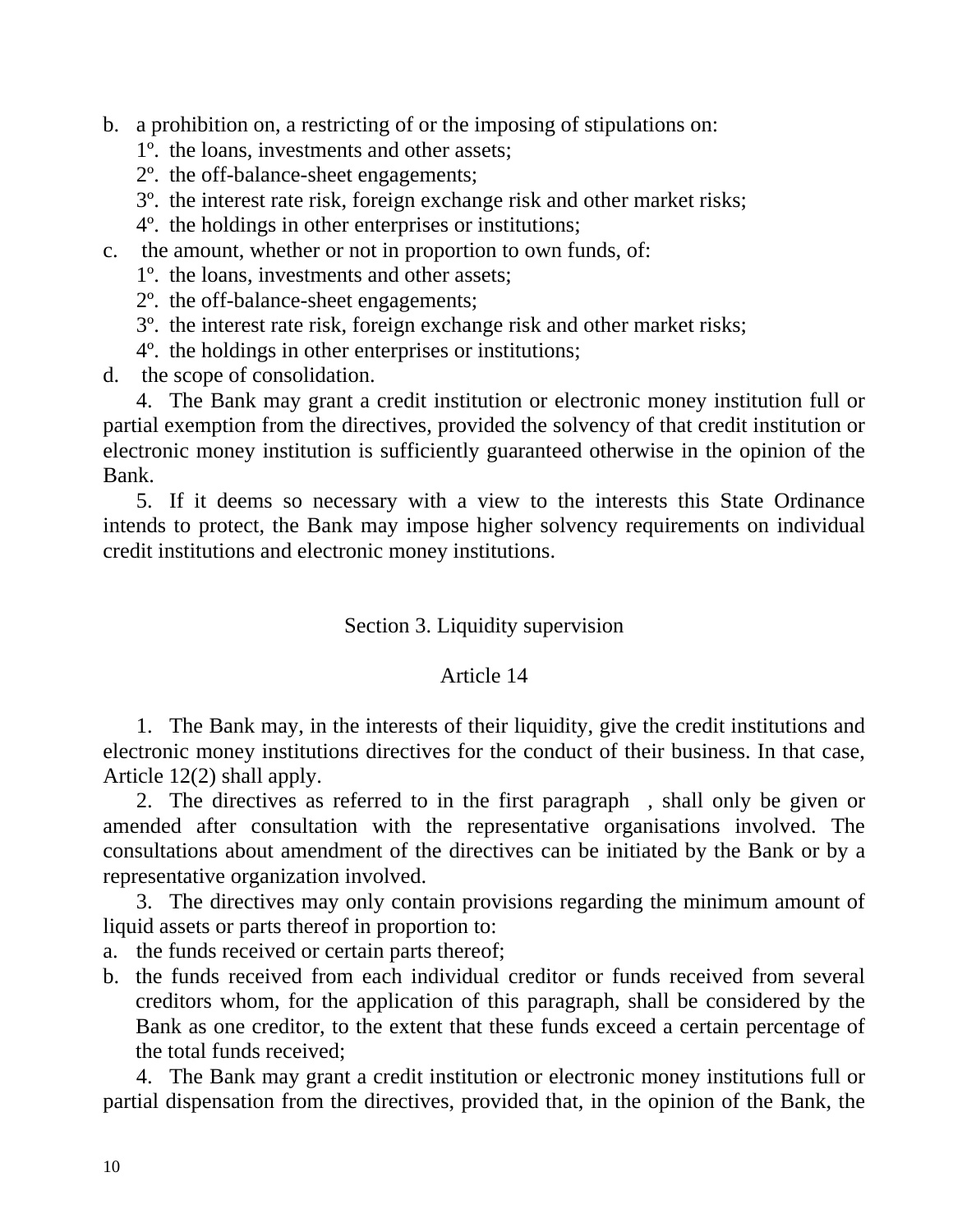liquidity of that credit institution or electronic money institution is adequately safeguarded by other means.

 5. If it deems so necessary with a view to the interests this State Ordinance intends to protect, the Bank may impose higher liquidity requirements on individual credit institutions and electronic money institutions.

Section 4. Supervision of the administrative organization and management controls

## Article 15

 1. The Bank may, regarding their administrative organization and management controls, including the financial accounting system and internal control, give the credit institutions and electronic money institutions recommendations or directives for the conduct of their business.

 2. The directives as referred to in the first paragraph , shall only be given or amended after consultation with the representative organisations involved. In that case, Article 12(2) shall apply. The consultations about amendment of the directives can be initiated by the Bank or by a representative organization involved.

 3. In special cases, the Bank may grant a credit institution or electronic money institution full or partial dispensation from the directives.

#### Section 5. Structural supervision

### Article 16

 1. Unless it has obtained prior written permission of the Bank, a credit institution is prohibited from:

- a. reducing its own funds by repayment of capital or distribution of reserves;
- b. holding, acquiring or increasing a qualifying holding in another enterprise or institution;
- c. taking over all, or a considerable part of, the assets and liabilities of another enterprise or institution;
- d. merging with another enterprise or institution;
- e. proceeding to financial or corporate reorganisation;
- f. allowing a managing partner to join the credit institution;
- g. opening a branch;
- h. to amend the articles of incorporation.

 2. Permission as referred to in the first paragraph shall be granted by the Bank, unless it is of the opinion that this: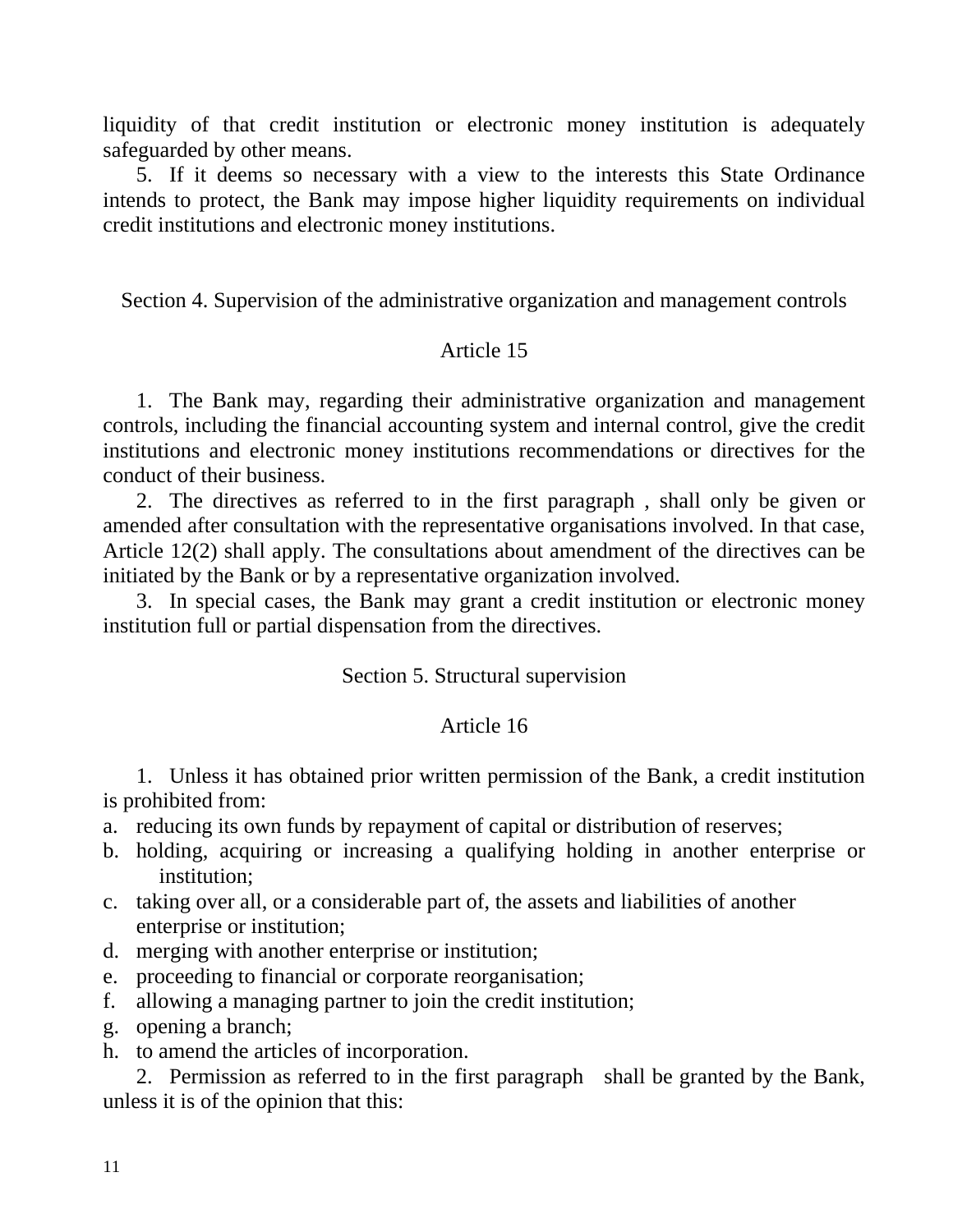a. would or could conflict with the directives as referred to in Article 13(3), under a, 4º and 5º, under b, 4º, and under c, 4º, applicable to the credit institution;

b. would or could conflict with sound banking policy in any other way;

c. would or could lead to an undesirable development of the credit system or the financial sector.

 3. If an act as referred to in the first paragraph has been performed by a credit institution without permission having been obtained for that act or without the restrictions attaching to a granted permission having been observed, that credit institution shall rescind the act or yet duly observe the restrictions, respectively, within a period to be specified by the Bank. This obligation shall cease to exist at the time when and to the extent that permission is subsequently granted for the act concerned or the unobserved restrictions are withdrawn, respectively.

 4. If a credit institution does not comply with the stipulations or conditions attaching to a granted permission, the Bank may specify a period within which that credit institution shall yet comply with the unfulfilled stipulations or conditions.

## Article 17

 1. Unless he or it have obtained prior written permission of the Bank, any natural person or legal entity is prohibited from:

- a. holding, acquiring or increasing a qualifying holding in a credit institution or electronic money institution or
- b. from exercising any control attaching to a qualifying holding in a credit institution or electronic money institution.

 2. The Bank grants permission requested for as referred to in the first paragraph (1), unless the Bank is of the opinion that the integrity of the applicant or, if the applicant is a legal entity, of the persons who determine or co-determine the policy of this legal entity, is not beyond doubt, or that there is or could be question, otherwise, of undesirable influence on the policy of the enterprise or institution as a result of a qualifying holding in the enterprise or institution.

 3. If the holding, acquiring or increasing of a qualifying holding in a credit institution or electronic money institution has been effected without permission having been obtained for that act or without the restrictions attaching to the permission having been observed, the offending natural person or legal entity shall rescind the act or shall yet observe the restrictions, respectively, within a period to be specified by the Bank. This obligation shall cease to exist at the time when and to the extent that permission is subsequently granted for the act concerned or the unobserved restrictions are withdrawn, respectively.

 4. If any control attaching to a qualifying holding in a credit institution or electronic money institution has been exercised without permission having been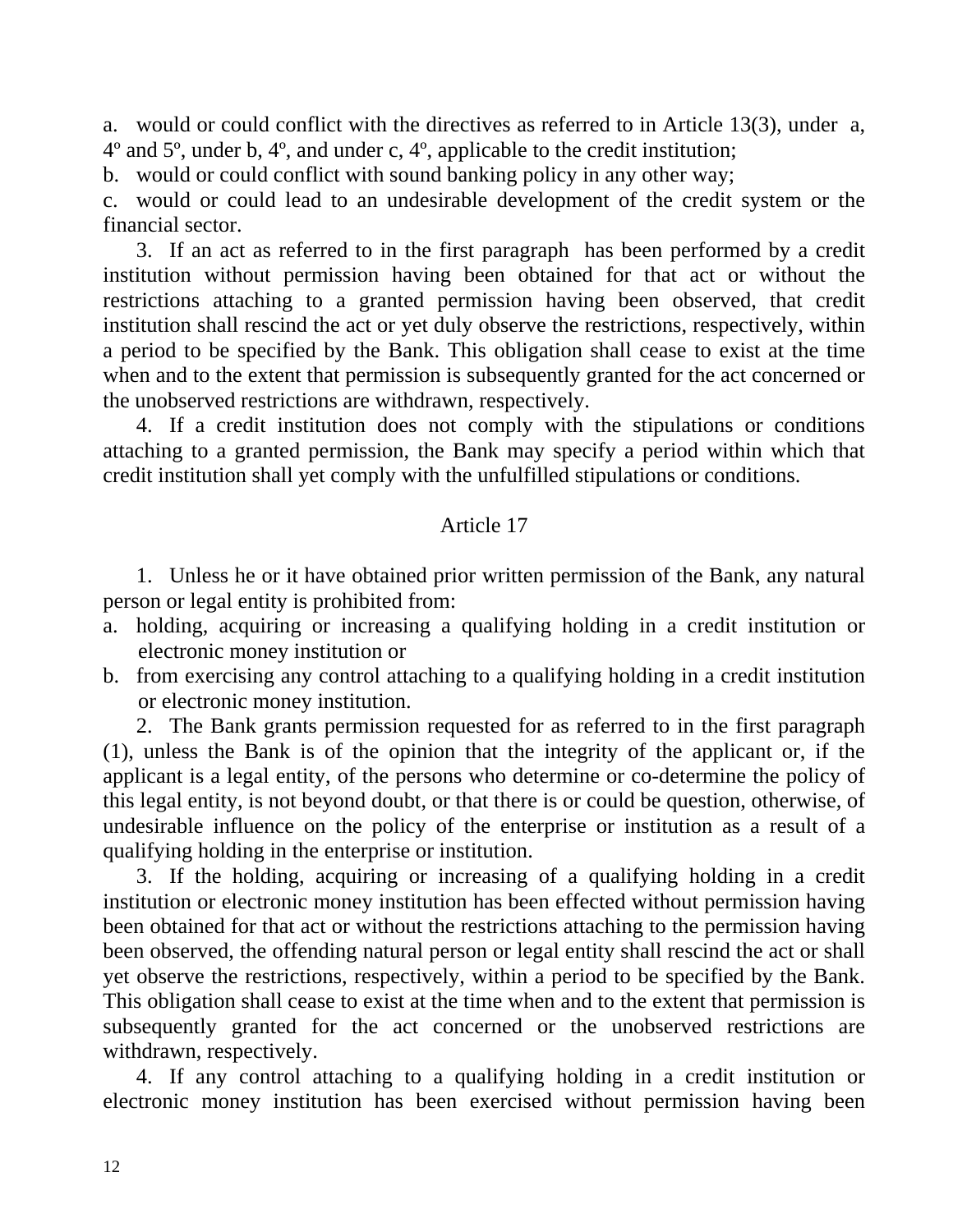obtained or without the restrictions attaching to the permission having been observed, a resolution adopted owing in part to the control exercised shall be liable to nullification by the Court on the petition of the Bank, if, but for the exercise of the control concerned, the resolution would have been different or would not have been adopted, unless, before the time judgement is given, permission is yet granted or the unobserved restrictions are withdrawn, respectively. The Court shall, to the extent necessary, make arrangements for the consequences of the nullification.

 5. If a natural person or legal entity does not comply with all the stipulations or conditions attaching to a permission, the Bank may specify a period within which that natural person or legal entity must yet comply with the unfulfilled stipulations or conditions.

#### Article 18

 1. Article 5(2), (3), and (4) shall apply with the necessary modifications to an application for permission as referred to in Articles 16(1) under b, c, or d and 17(1).

 2. The granting of a permission as referred to in Articles 16(1) and 17(1) shall be announced in the Government Gazette of Aruba, and in one or more local newspapers to be decided by the Bank, except if the Bank is of the opinion that publication would or could lead to a disproportionate advantage or disadvantage for those to whom the decision relates or for third parties.

3. A permission may be changed or in whole or in part withdrawn by the Bank:

- a. at the written request of the holder;
- b. if the information or documents furnished to obtain permission prove to be incorrect or incomplete to such an extent that the decision on the application would have been different if, at the time of the decision, the correct circumstances would have been fully known;
- c. in case of failure to comply with all the stipulations or conditions attaching to the permission within the period as referred to in Articles 16(4) or Article 17(5);
- d. if the holder of a qualifying holding in a credit institution or an electronic money institution did not comply with an instruction as referred to in Article 10(2)

In that case, paragraph two shall apply with the necessary modifications.

### Article 19

 1. Any natural person or legal entity whose qualifying holding in a credit institution or electronic money institution changes to such an extent that the size of the holding falls below 10, 20, 33 or 50 per cent shall inform the Bank in writing accordingly.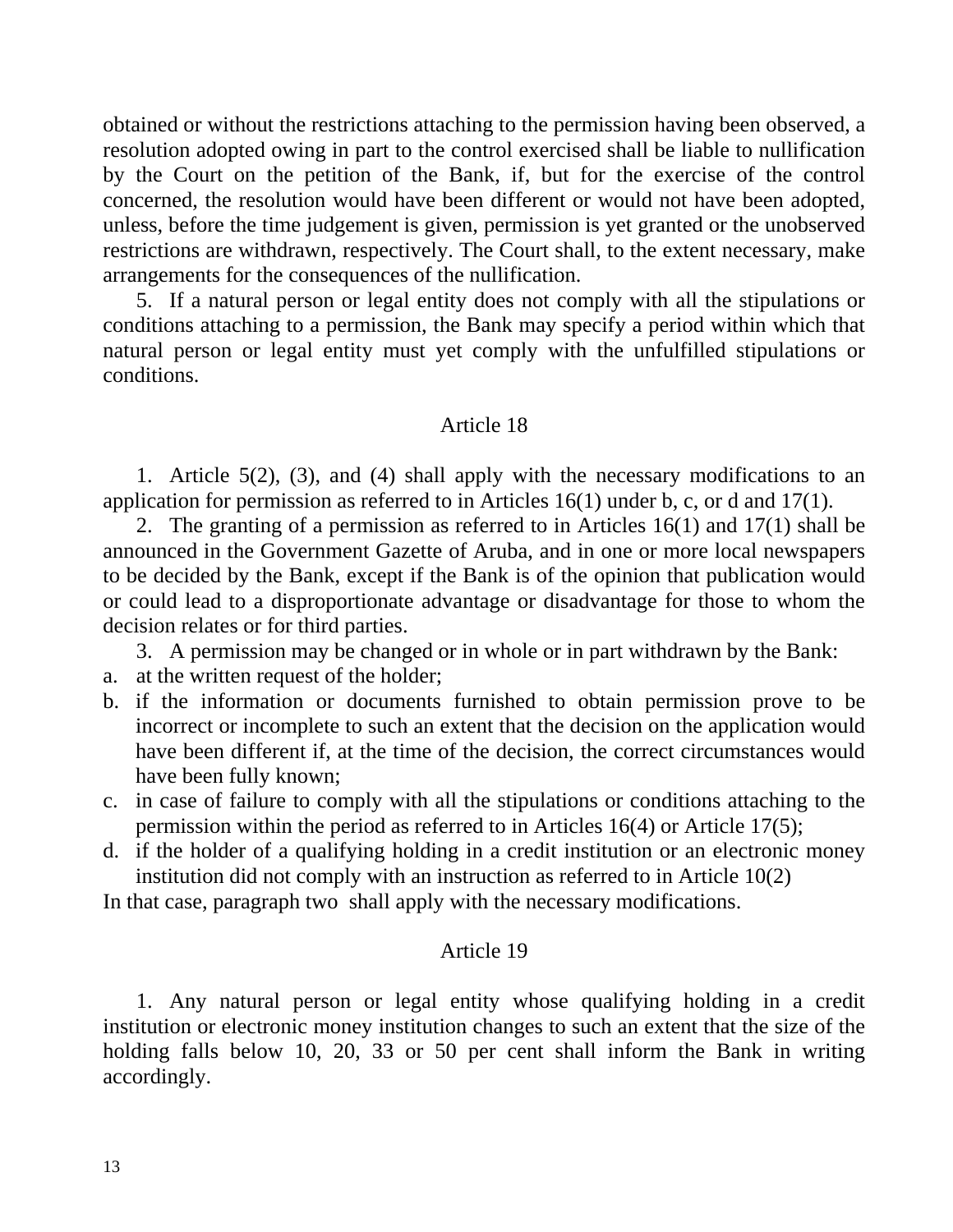2. In July of each year, a credit institution or electronic money institution shall inform the Bank in writing, to the extent that it knows the relevant data, of the names of any natural person who or legal entity which has a qualifying holding in the credit institution or electronic money institution. Moreover, as soon as that becomes known to it, a credit institution or electronic money institution shall inform the Bank in writing of any acquisition of, disposal of or change in a qualifying holding in that credit institution or electronic money institution causing the size of the holding to exceed or fall below 10, 20, 33 or 50 per cent.

Section 6. Integrity Supervision

# Article 19a

 1. A credit institution or an electronic money institution shall pursue adequate policy for an ethical conduct of its business and shall set up its operational management in such a way that the ethical conduct of its business is safeguarded.

 2. At any rate, the policy and the operational management, referred to in the first paragraph, shall be aimed at:

- a. the countering of conflicts of interests;
- b. the suppression of money laundering and terrorist financing;
- c. the compliance with rules laid down by or pursuant to the State Ordinance on the Prevention and Combating of Money Laundering and Terrorist Financing or any other statutory regulation on the prevention and combating of money laundering and terrorist financing;
- d. the prevention of punishable offenses or other violations of the law by the credit institution or electronic money institution or its employees, which could prejudice the confidence in the enterprise or in the financial markets;
- e. the countering of relationships with clients or other business relationships, which could prejudice the confidence in the enterprise or in the financial markets;
- f. the countering of other acts by the credit institution or electronic money institution or its employees, which are in conflict with generally accepted standards according to unwritten law to such an extent, that this could prejudice the confidence in the enterprise or in the financial markets.
	- 3. The Bank may give credit institutions or electronic money institutions directives with regard to:
	- a. the ethical conduct of the business;
	- b. the way in which it is determined whether the integrity of a person, referred to in Article 5, first paragraph, subparagraphs a, b, or c, is beyond doubt, and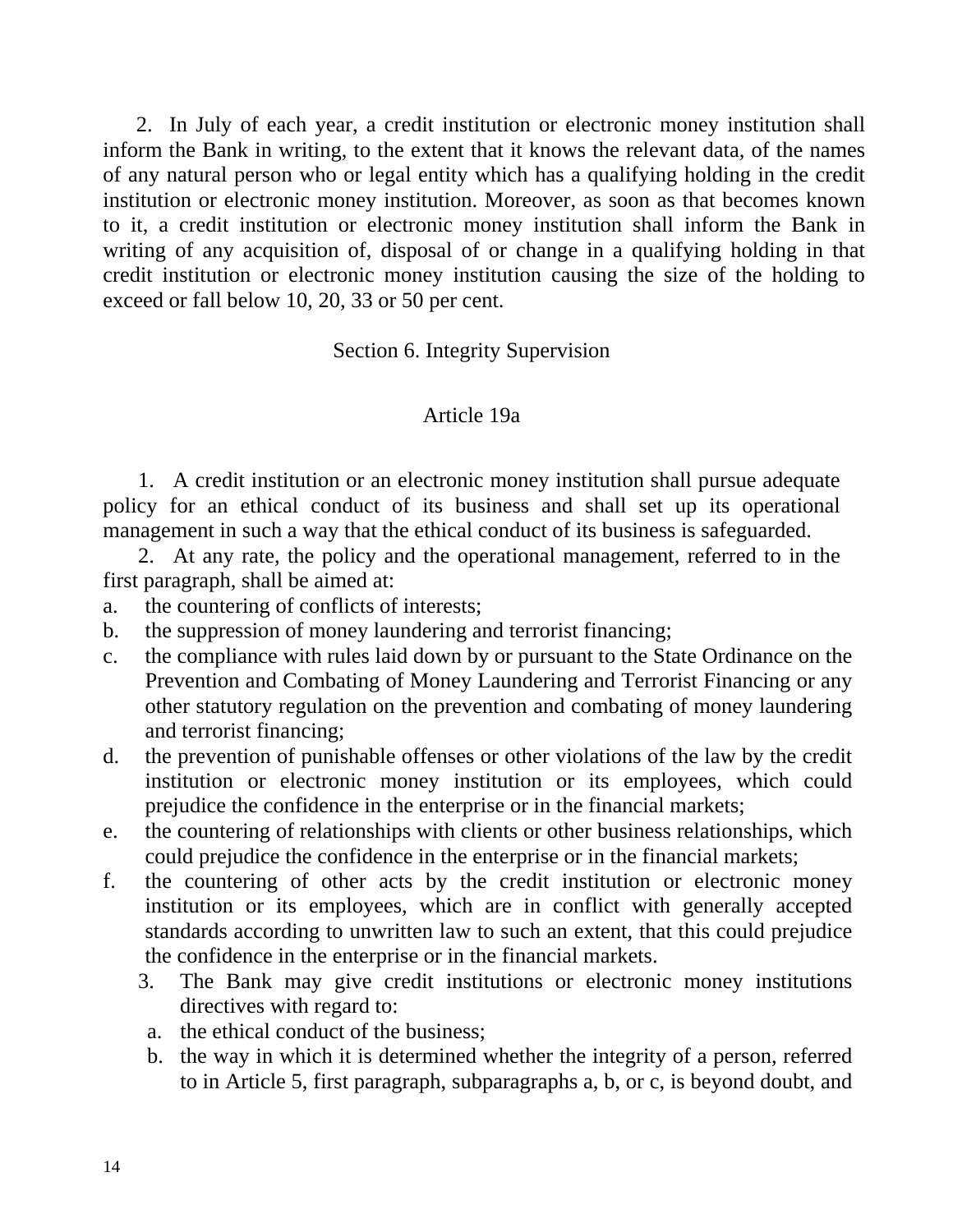whether such person is suitable, and which facts and circumstances are to be taken into consideration for that purpose.

 4. The directives, referred to in the third paragraph, may be related to the implementation of the regulations of other state ordinances. They shall only be given or modified after consulting the representative organization involved.

## Article 19b

 A credit institution or an electronic money institution shall not be associated through persons or legal entities in a formal or factual control structure:

- a. that is so intransparent that it constitutes or can constitute an obstacle to the adequate exercise of supervision of that enterprise;
- b. if foreign law applies to these persons or legal entities, and this foreign law constitutes or can constitute an obstacle to the adequate exercise of supervision of the credit institution or electronic money institution.

## Section 7. Special measures

## Article 20

 1. If the Bank establishes that a credit institution or an electronic money institution does not or not sufficiently comply with a directive as referred to in Articles 13, 14, or 15 of this State Ordinance, a directive as referred to in Article 48, first paragraph, first sentence, of the State Ordinance on the Prevention and Combating of Money Laundering and Terrorist Financing, or Articles 19a and 19b of this State Ordinance, or sees other signs of a development that, in its opinion, jeopardizes or could jeopardize the solvency, liquidity, or integrity of the credit institution or electronic money institution, it shall bring this to the attention of that credit institution or electronic money institution in writing.

 2. If necessary, the Bank shall, in addition to the notification referred to in in the first paragraph, give a direction on the course of action to be pursued in respect of a number of points to be specified.

 3. If, within two weeks after the date of its direction, the Bank has not received an answer from the credit institution or electronic money institution which it regards as satisfactory or if, in its opinion, its direction has not or has insufficiently been complied with, the Bank may: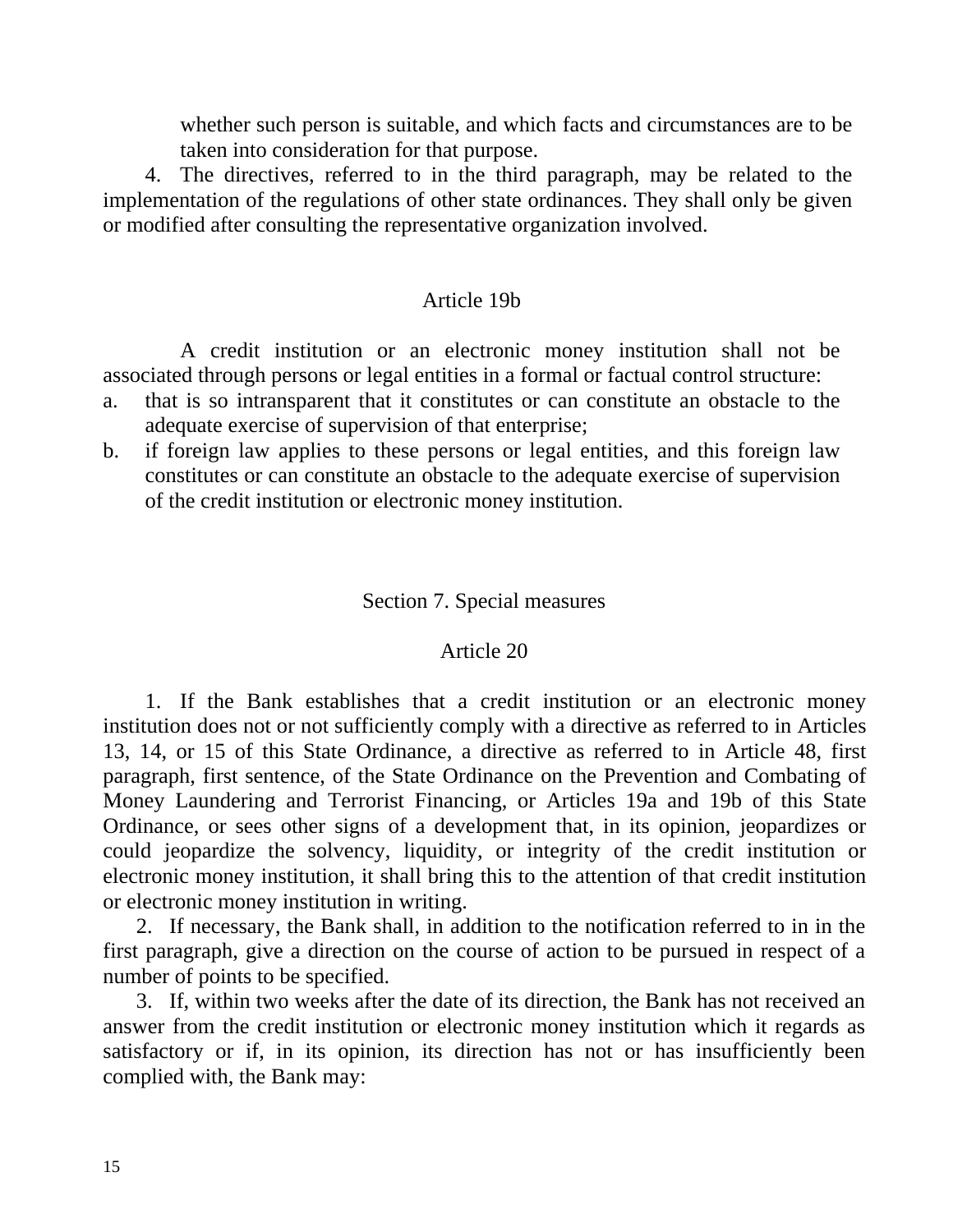- a. give the credit institution or electronic money institution written notification that, as from a certain date, all or certain bodies of the credit institution or electronic money institution may only exercise their powers after approval has been obtained from one or more persons appointed by the Bank and with due observance of the instructions given by these persons which notification shall take immediate effect;
- b. give the credit institution or electronic money institution written notification that, on a date to be determined by the Bank, it will publish the direction referred to in paragraph (2), in the Government Gazette of Aruba and in one or more local newspapers to be determined by the Bank which publication shall, if so requested by the credit institution or electronic money institution, also comprise the correspondence between the Bank and the credit institution or electronic money institution concerning the direction;
- c. enter into consultation on this matter with the chairman of the representative organization of the group of credit institutions of which the credit institution or electronic money institution forms part, if the Bank considers this in the interests of creditors, the Bank shall notify the credit institution or electronic money institution of this consultation.

 4. If the Bank perceives signs at a credit institution or electronic money institution of a development which, in its opinion, endangers the solvency, liquidity or integrity of the credit institution or electronic money institution and which necessitates immediate action, it may, without applying the first and second paragraphs, exercise its powers, referred in the third paragraph , under a and c forthwith, after it has given the credit institution or electronic money institution the opportunity to present its views about this immediate exercising.

## Article 21

 1. In case of a notification as referred to in Article 20(3), under a, the bodies of the credit institution or electronic money institution shall co-operate with the persons appointed by the Bank if requested so.

 2. The Bank may allow the bodies of the credit institution or electronic money institution after a notification as referred to in Article 20(3), under a, has been given to perform certain acts without approval.

 3. the persons appointed by the Bank shall exercise their powers for a period of at most two years after the date of the notification, without prejudice to the Bank's power to extend this period by at most one year on each occasion. Any such extension shall take immediate effect. The Bank may at any time replace the persons appointed by it with others.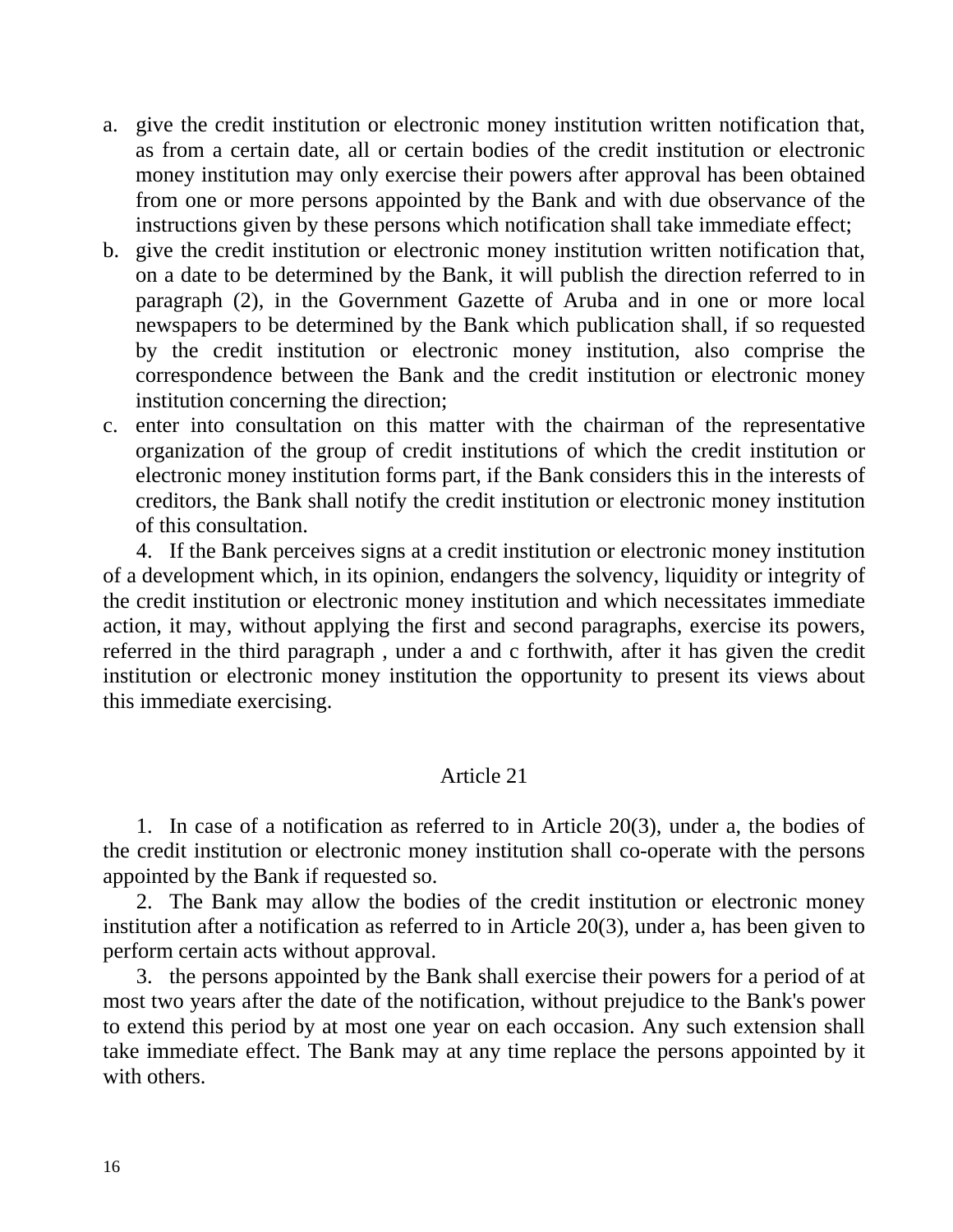4. For losses resulting from acts performed in contravention of a notification as referred to in Article 20(3), under a, those who form part of the body of the credit institution or electronic money institution which performed these acts shall be personally liable towards the credit institution or electronic money institution. The credit institution or electronic money institution may plead nullity of these acts if the counterparty knew, or could not have been unaware, that the necessary approval was lacking.

 5. As soon as the Bank is of the opinion that the solvency, liquidity or integrity of the credit institution or electronic money institution are no longer endangered, it shall withdraw its notification, referred to in Article 20(3), under a.

 6. If the credit institution or electronic money institution complies with the direction after its publication as referred to in Article 20(3), sub b, or if the Bank withdraws a direction, this shall be published by the Bank in the Government Gazette of Aruba and in one or more local newspapers.

## Article 21a

 1. If the Bank is of the opinion that an auditor does not provide or no longer provides the necessary guarantees that he can fulfil his task properly in relation to a credit institution, the Bank may decide with respect to this auditor that he is no longer authorized to sign the reports referred to in this State Ordinance in relation to that credit institution.

 2. The Bank shall notify the credit institution in question immediately of a decision as meant in the first paragraph.

Section 8. Annual accounts

#### Article 22

 1. After consulting the representative organizations, the Bank shall determine the principles of the financial statements to be applied by a credit institution or electronic money institution.

 2. Each year within six months after the end of the financial year, credit institutions and electronic money institutions shall submit their financial statements to the Bank.

 3. The Bank may grant a credit institution and an electronic money institution full or partial exemption from the obligation referred to in the second paragraph.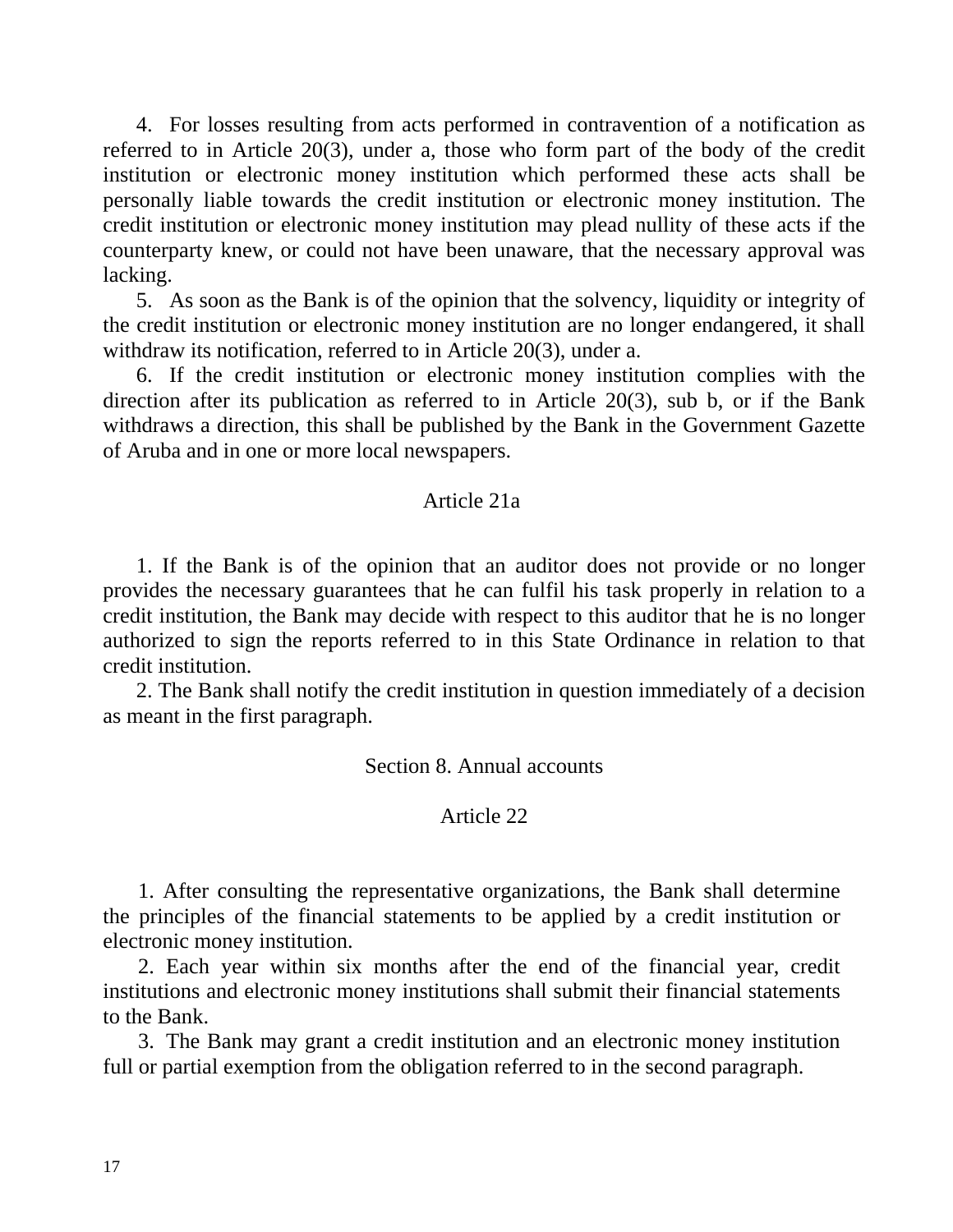## Article 23

 1. The annual accounts of a credit institution and electronic money institution shall be provided with an auditor's report, signed by an auditor.

- 2. When granting the auditor the assignment to audit the annual accounts, the credit institution and electronic money institution shall instruct its auditor in writing to:
- a. after consultation with the credit institution or electronic money institution that granted the assignment, provide the Bank forthwith with a copy of the auditor's report to the supervisory board, of the letters of the managing board and of the correspondence that relates directly to the auditor's report, in so far as these documents are considered to be necessary in reason for the proper fulfilment of the Bank's task referred to in Article 2(1);
- b. after consultation with the credit institution or electronic money institution, inform the Bank in writing forthwith of circumstances that could hinder the issue of a auditor's report stating that the annual accounts give a true and fair view of the financial position of the credit institution or electronic money institution.
- c. after consultation with the credit institution or electronic money institution that granted the assignment, inform the Bank in writing forthwith of circumstances which could endanger the continuity of the credit institution or electronic money institution, or from which it appears that there is a serious suspicion of an extensive fraud.
- d. furnish to the bank, if required, additional information on the documents referred to under a and on the circumstances referred to under b and c.

 3. In a case as referred to in paragraph (2), under a, b or c, the auditor will forward to the credit institution or electronic money institution that granted the assignment, a copy of all the documents sent by him to the Bank.

 4. If the credit institution or electronic money institution that granted the assignment explicitly so requests, itself shall be given the opportunity by the auditor to forward to the Bank forthwith copies of the documents referred to in paragraph (2), under a, and to inform the Bank in writing forthwith of the circumstances referred to in paragraph (2), under b and c, respectively; in that case, the Bank shall inform the auditor forthwith about its received documents from that credit institution or electronic money institution.

 5. If the Bank requests the auditor to give, in a verbal meeting, additional information as referred to in paragraph (2) , under d, the credit institution or electronic money institution shall be given the opportunity to be present in this meeting.

 6. The instruction referred to in paragraph (2), can only be withdrawn by the credit institution or electronic money institution, after it has obtained prior written permission of the Bank.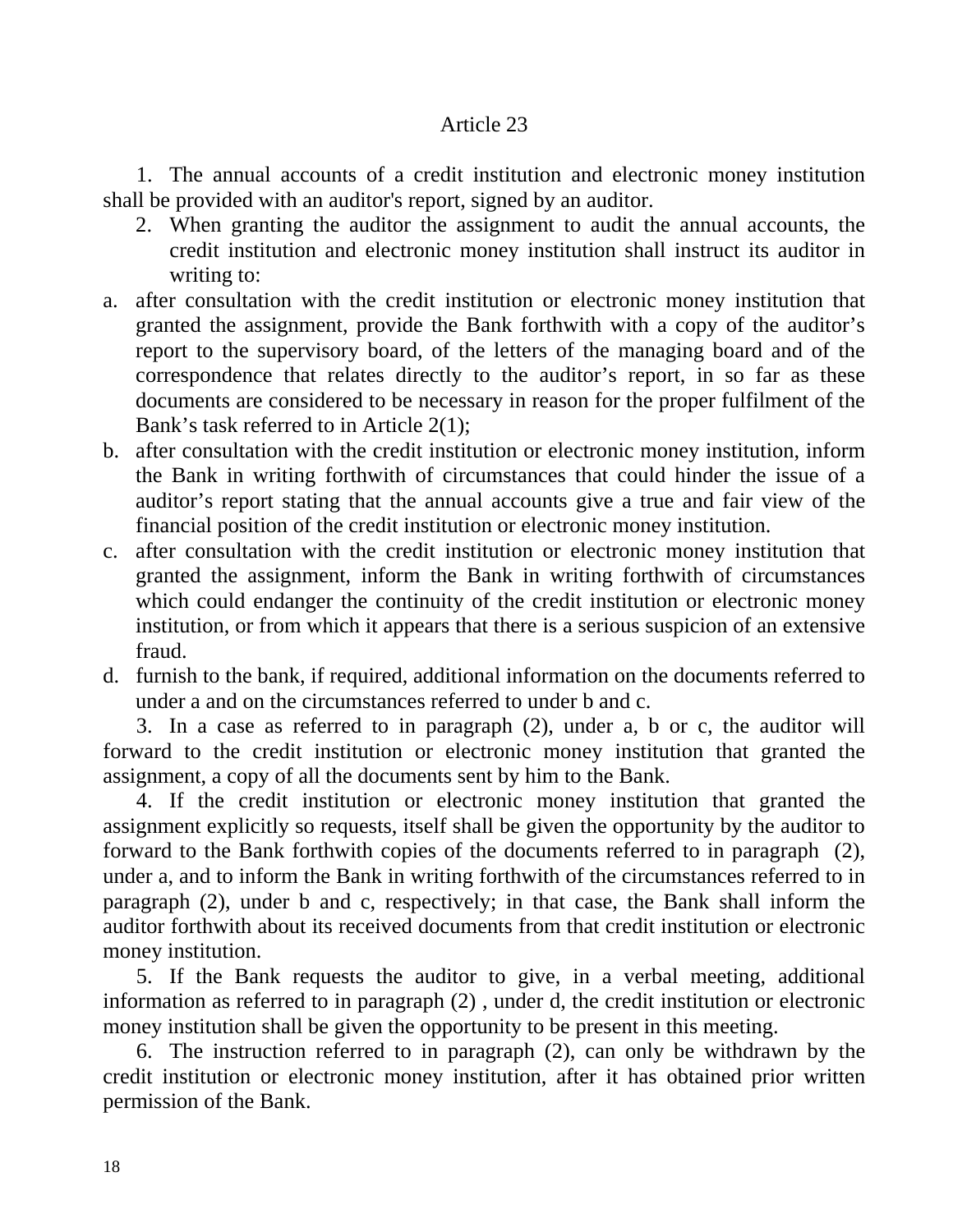## **CHAPTER III**

## Credit institutions and electronic money institutions established outside Aruba

#### Article 24

 1. No enterprise or institution established outside Aruba shall pursue the business of a credit institution or an electronic money institution through a branch in Aruba, unless it has obtained authorization from the Bank to do so.

 2. Articles 5, 6,7(1) and (2), and 8 through 11 and 19a shall apply with the necessary modifications to a branch in Aruba of a credit institution or an electronic money institution established outside Aruba.

 3. Without prejudice to Articles 6 and 11, the Bank shall refuse authorization requested by an enterprise or institution established outside Aruba or shall withdraw a granted authorization as referred to in the first paragraph (1), if the enterprise or institution in the country where it is established or the actual business of a credit institution or an electronic money institution is pursued, does not possess the authorization necessary for the pursuit of the business of a credit institution or an electronic money institution.

#### Article 25

 1. Articles 12 through 16, 18, 19a, 20, 21 and 21a shall apply with the necessary modifications to a branch in Aruba of a credit institution or an electronic money institution established outside Aruba which has obtained authorization as referred to in Article 24(1).

 2. A branch in Aruba of a credit institution or an electronic money institution established outside Aruba which has obtained authorization as referred to in Article 24(1), shall, in respect of its business in Aruba, keep at least such accounts as will enable the Bank to perform the task imposed upon it by State Ordinance.

3. Articles 22 and 23 shall apply with the necessary modifications to a branch in Aruba of a credit institution or an electronic money institution established outside Aruba.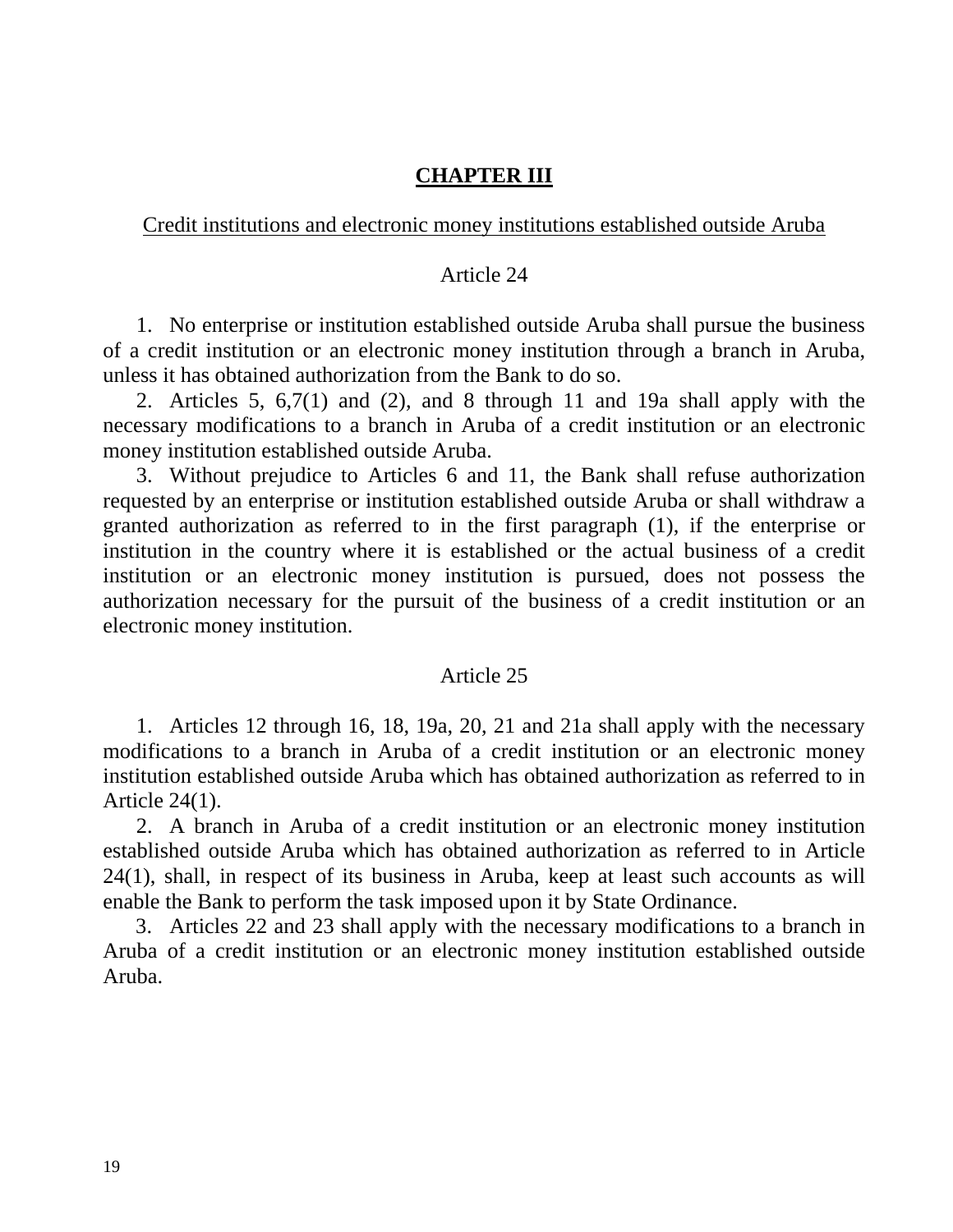# **CHAPTER IV**

# Special enterprises and institutions

## Article 26

1. By State Decree, containing General Administrative Measures, after having consulted the Bank, it may be ordered that the Bank shall supervise enterprises or institutions, not being credit institutions or electronic money institutions, which, measured by criteria to be determined, make it also their business to receive funds, repayable daily or subject to one or less than one years' notice being given. In that case, Articles 3, 12, 19a, 25(2), 30 to 34, 49, 51, and 52 shall apply with the necessary modifications.

2. If in the opinion of the Minister no organisation qualifies to be designated as the representative organization for the enterprises and institutions referred to in the first paragraph, he, on the recommendation of the Bank, may designate persons from the private sector to act jointly in that capacity.

# Article 27

1. When a State Decree as referred to in Article 26(1) has become effective, the enterprises and institutions referred to in that State Decree shall be obliged to report to the Bank in that capacity, forthwith.

2. The executing of supervision referred to in Article 26(1), shall commence four weeks after the day on which the Bank has notified the enterprise or institution to that effect.

3. An enterprise or institution which has been placed under supervision pursuant to paragraph 1, may request the Bank to declare that the supervision no longer applies to it.

4. Article 15(3)shall apply with the necessary modifications.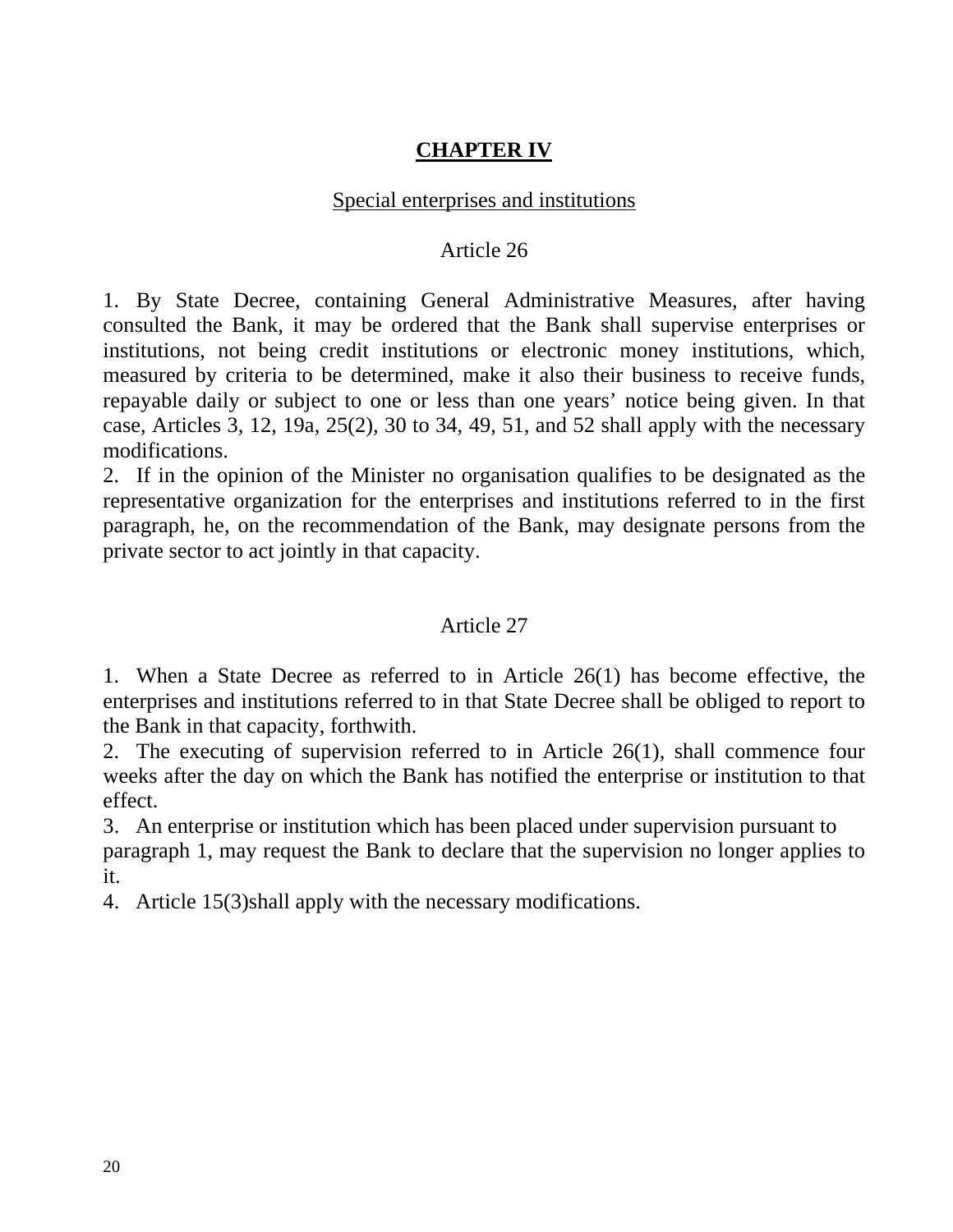## **CHAPTER V**

#### Register

#### Article 28

 1. There shall be a register of credit institutions and electronic money institutions kept by the Bank; the register shall be set up in a manner to be decided by the Bank.

 2. In the register each credit institution and electronic money institution shall be entered:

a. which has obtained authorization as referred to in Article 4;

b. which has obtained authorization as referred to in Article 24.

 3. The Bank shall ensure the removal from the register of each credit institution and electronic money institution:

a. whose authorization as referred to in Article 4 has been withdrawn;

b. whose authorization as referred to in Article 24 has been withdrawn.

#### Article 29

 1. The entry in or the removal from the register shall be published by the Bank in the Government Gazette of Aruba and in one or more local newspapers within two weeks of the date on which the entry or removal were made.

 2. In January of each year, a copy of the register, showing the position as at 31 December of the preceding year, shall be published by the Bank in the Government Gazette of Aruba or in one or more local newspapers.

 3. A copy of the register shall be available for free inspection by anyone at the office of the Bank.

### **CHAPTER VI**

## Collection of information, secrecy and exchange of information

### Section1. Collection of information

#### Article 30

 1. A credit institution which has been registered pursuant to Article 28(2), shall submit to the Bank periodically, within the periods determined for that purpose,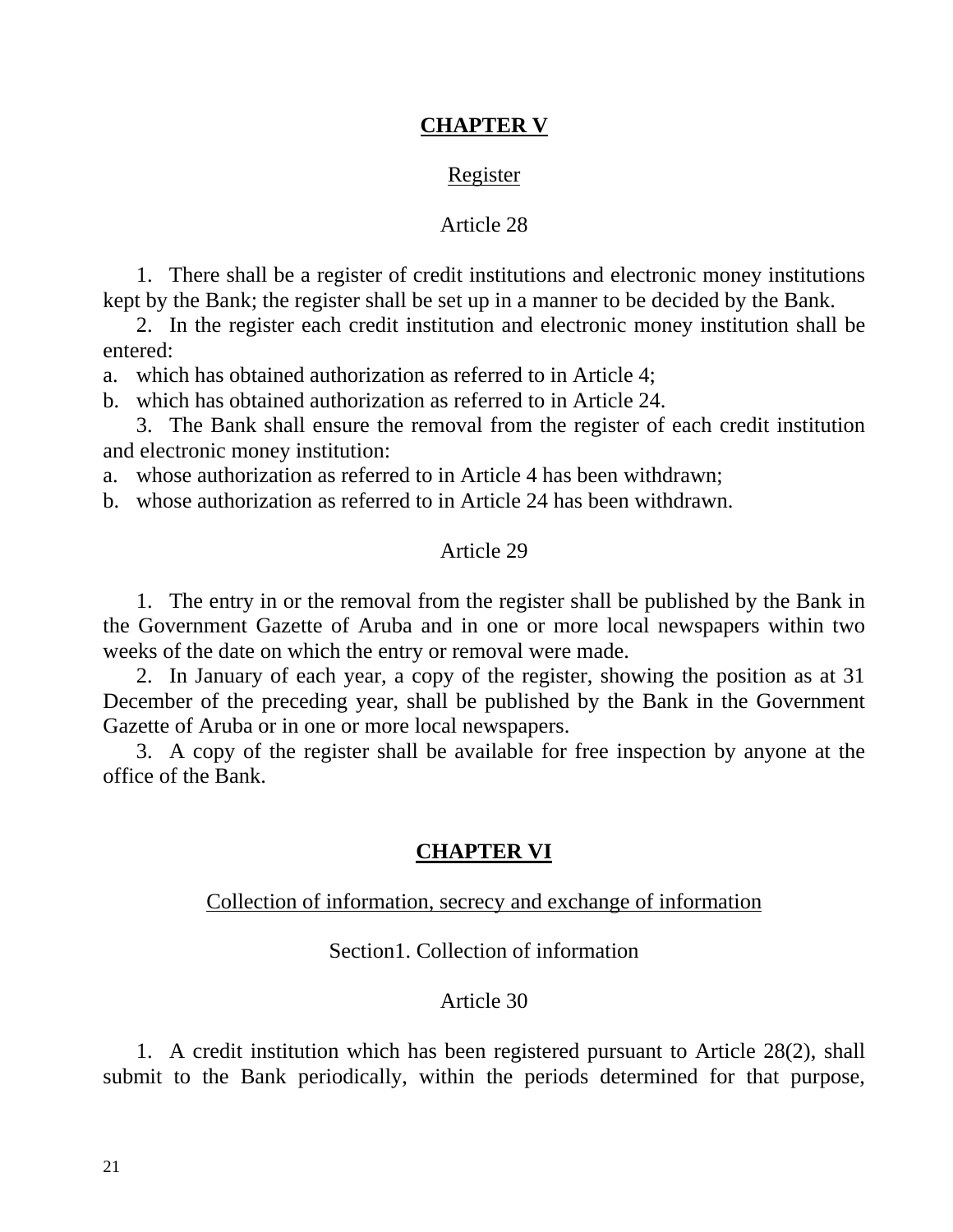statements regarding its business which the Bank has considered necessary for the proper performance of the tasks imposed upon it by this State Ordinance.

 2. The statements referred to in the first paragraph of the last month of the financial year, shall be accompanied by an auditor's report, signed by an auditor. Contrary to the first sentence, in special cases, the Bank may decide that a credit institution shall furnish the statements with an auditor's report at an other date to be decided by the Bank. When giving the audit instruction, the credit institution shall authorise the auditor in writing to furnish to the Bank, on request, any and all information which may in reason be deemed necessary for the proper performance of the task imposed upon the Bank by this Ordinance; in that case, Article 23(5) shall apply with the necessary modifications.

#### Article 31

 The form in which the statements referred to in Article 30(1) shall be drawn up, whether or not also on a consolidated basis, the names and the descriptions of the items which they shall contain, the successive dates to which they shall relate, the periods within which they shall be submitted and the bases to be used for the valuation of the items shall be determined by the Bank and may differ for different groups of credit institutions.

#### Article 32

 If the Bank considers this necessary in the interests of effective supervision, it may order a credit institution to submit to the Bank statements as referred to in Article 30(1) relating to dates at shorter intervals, or to submit said statements within shorter periods, than those fixed pursuant to Article 31.

#### Article 33

 The Bank may grant a credit institution which has been granted dispensation as referred to in Articles 13(4) or 14(4), dispensation of the stipulations as referred to in Articles 30(1), 31 and 32.

Section 2. Secrecy and exchange of information

#### Article 34

 1. Anyone who performs or performed any duty for the purposes of this State Ordinance or a decision made pursuant to this State Ordinance is not allowed to use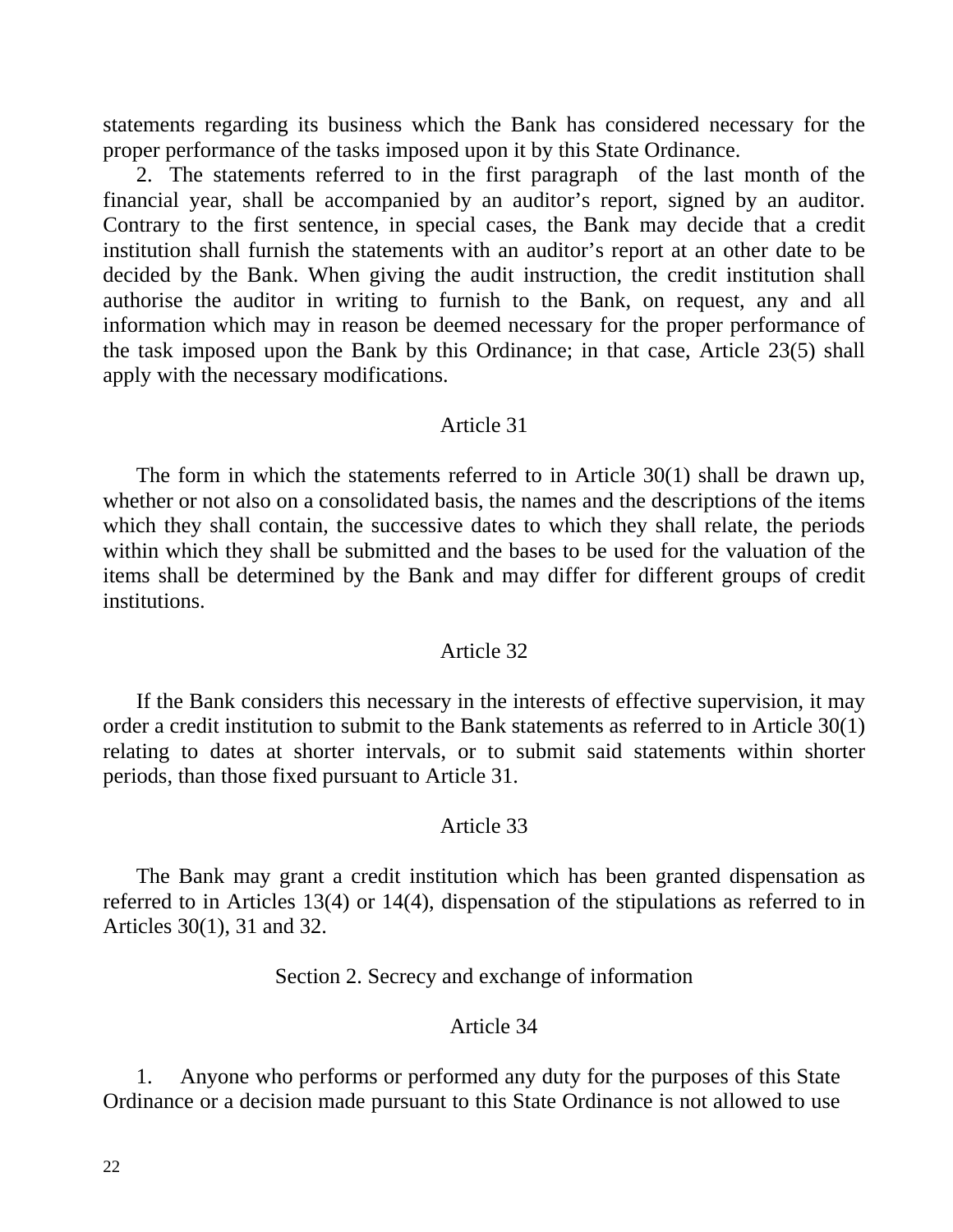data or information provided or obtained pursuant to this State Ordinance or received from a foreign body as referred to in Article 34a, further or differently or to make it known further or differently than required for the performance of his duty or by this State Ordinance.

 2. Notwithstanding the first paragraph, the Bank shall be authorized to make statements by using data or information obtained in the performance of its duty pursuant to this State Ordinance, provided these data or that information cannot be traced back to separate persons or institutions.

3. The first paragraph shall not affect the obligation to make a statement, in accordance with the Code of Criminal Procedure of Aruba (AB 1996 No. 75), as a witness in criminal cases with regard to data or information obtained in the performance of the duty assigned to him pursuant to this State Ordinance. Likewise, it shall not affect the obligation to make a statement, in accordance with the Code of Civil Procedure of Aruba (AB 2005 No. 34), as a witness or a party in a personal appearance of parties in civil cases with regard to data or information obtained in the performance of the duty assigned to him pursuant to this State Ordinance, and this on the understanding that such an obligation shall only apply, insofar as it concerns a credit institution or an electronic money institution that has been declared bankrupt or that has been dissolved by court decision, and that it does not apply to data or information related to enterprises or institutions that are or were involved in an attempt to enable the credit institution or electronic money institution in question to continue its business.

## Article 34a

 1. Notwithstanding Article 34, first paragraph, the Bank shall be authorized to exchange data and/or information obtained in the performance of the duties assigned to it pursuant to this State Ordinance with bodies designated by foreign public authorities, which are charged with:

- a. the supervision of persons and institutions that are active in the financial markets, or
- b. the supervision of the compliance with legislation and regulations concerning the prevention and suppression of money laundering and terrorist financing.
- 2. The power, referred to in the first paragraph, shall not be exercised, if:
- a. the purpose for which the data or information will be used has not been sufficiently specified;
- b. the contemplated use of the data or information is not in line with the supervision of financial markets or persons working in these markets;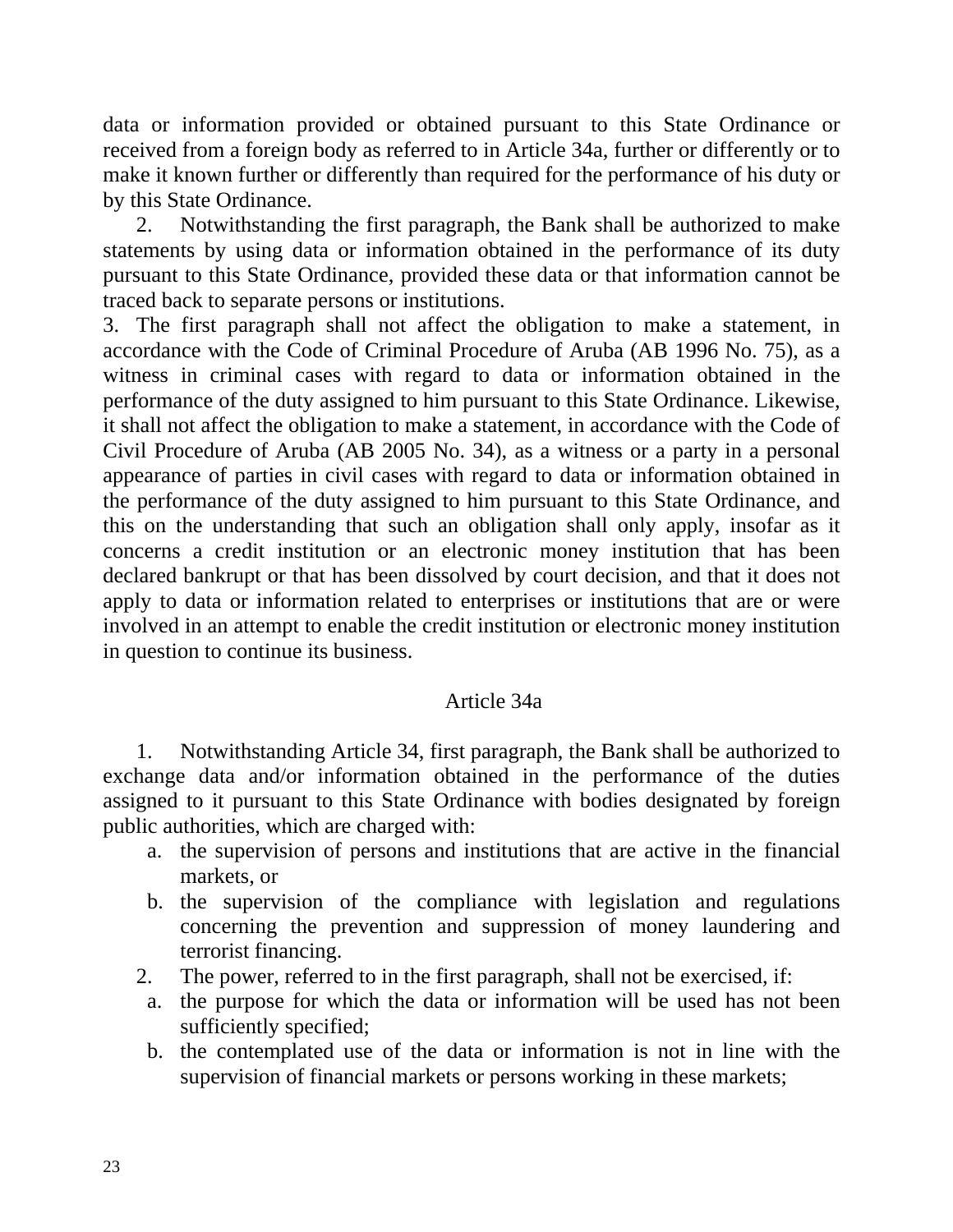- c. provision of the data or information is contrary to public order or the laws of Aruba;
- d. the secrecy of the data or information has not been sufficiently guaranteed;
- e. provision of the data or information is or could be contrary in reason to the interests this State Ordinance intends to protect;
- f. it has not been sufficiently guaranteed that the data or information will not be used for a purpose other than for which they are provided.

 3. Insofar as the data or information, referred to in the first paragraph, have been obtained from a foreign supervisory body, the Bank shall not provide them to another foreign supervisory body, unless the body from which the data or information have been obtained approved the provision of the data and information and, if applicable, approved the use for a purpose other than for which the data or information have been provided.

4. If a foreign supervisory body requests the Bank to use data or information, which the Bank provided pursuant to the first or second paragraph, for a purpose other than for which they have been provided, the Bank shall only comply with that request, if:

- a. the contemplated use is not contrary to the first or second paragraph; or
- b. the supervisory body concerned could obtain these data or information from Aruba, for that other purpose, in a way other than provided for in this State Ordinance, with due observance of the applicable legal procedures.

# Article 34b

1. The Bank shall be authorized to consult the registers of and to ask all information from the Chamber of Commerce and Industry, the Department of Land Surveying and Real Estate Registration, the Civil Registry, as well as other bodies to be designated by State Decree containing General Administrative Orders.

2. The bodies mentioned in the first paragraph shall give the Bank all cooperation free of charge and within the reasonable period set by it, as requested pursuant to the first paragraph.

3. Notwithstanding Article 34, first paragraph, the Bank shall be authorized to provide data or information obtained in the performance of the duties assigned to it pursuant to this State Ordinance to persons and bodies charged with the exercise of criminal-law powers pursuant to the Code of Criminal Procedure of Aruba.

# Article 35

 1. For the performance of its duty pursuant to this paragraph, the Bank may demand data or information from anyone, if this is necessary for the performance of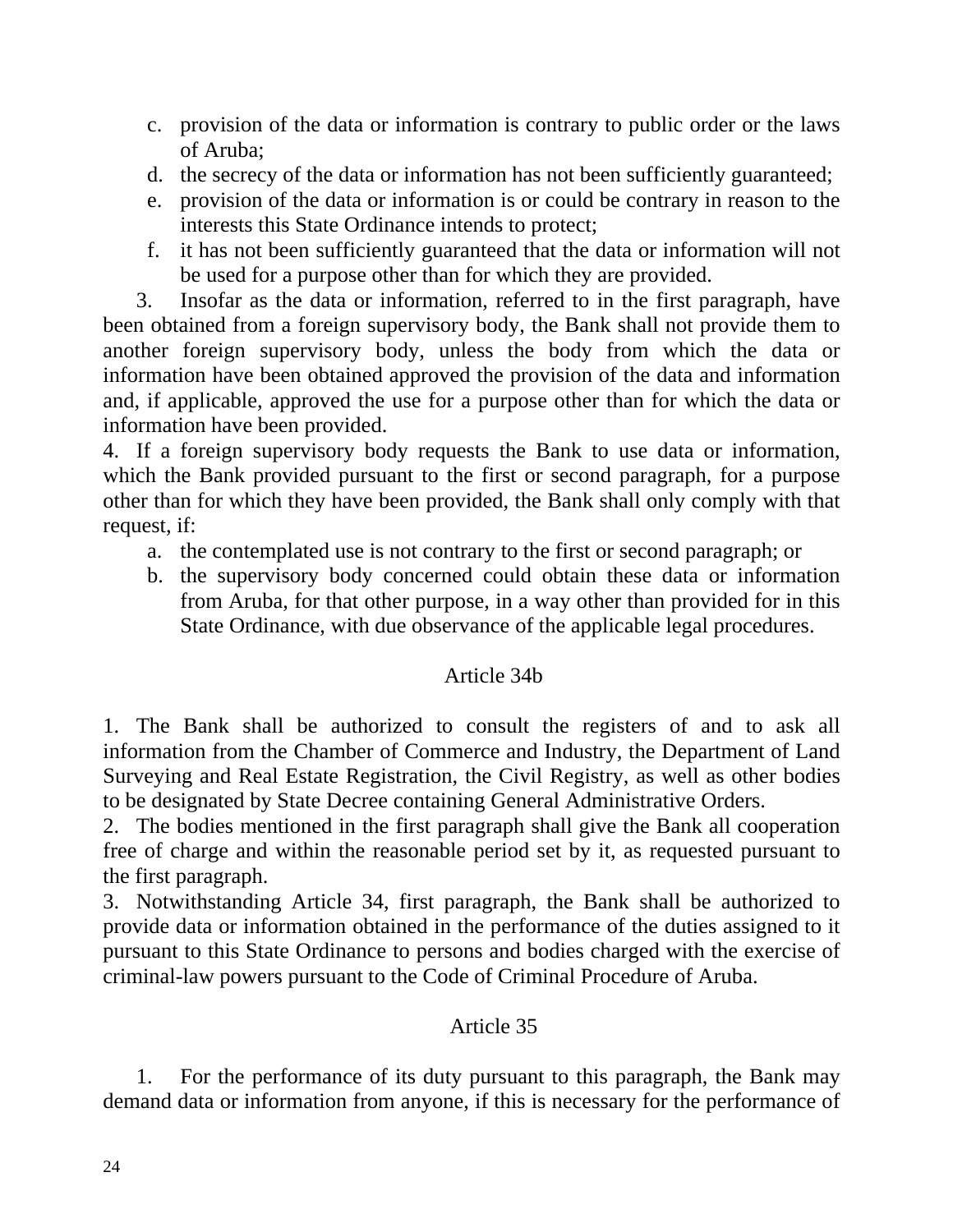the duty of a body referred to in Article 34a, first paragraph. Article 52, third through sixth paragraph, shall be equally applicable.

 2. At the request of a body as referred to in the first paragraph, the Bank may ask data and information from or conduct an investigation or cause same to be conducted at a credit institution, an electronic money institution, a holder of an exemption as referred to in Article 48, third paragraph, an enterprise or institution as referred to in Article 26, first paragraph, or at anyone who can be suspected in reason of disposing of data or information that may be important to the requesting body.

 3. The person who has been asked for data or information as referred to in the second paragraph shall provide same within a reasonable period to be set by the Bank.

 4. The person at whom an investigation as referred to in the second paragraph is conducted shall give all cooperation necessary for the proper conduct of that investigation. Article 52, third and fourth paragraph, shall be equally applicable.

 5. The Bank may allow that an officer of a body as referred to in Article 34a, first paragraph, participates in the implementation of a request as referred to in the second paragraph. The officer referred to in the first sentence shall comply with the instructions of the employee of the Bank, charged with the implementation of the request. The order referred to in the fourth paragraph shall also apply to the officer referred to in the first sentence.

# **CHAPTER VIa**

# Administrative sanctions

## Article 35a

 1. For the violation of the provisions laid down by or pursuant to Articles 2, second paragraph, 4, 7, 8, first paragraph, 9, 10, 11, fourth paragraph, 12, first paragraph, 13, first paragraph, 14, first paragraph, 15, first paragraph, 16, first, third, and fourth paragraph, 17, first, third, fourth, and fifth paragraph, 19, 19a, 19b, 20, second and third paragraph, subparagraph a, 21, first paragraph, 21a, 22, second and third paragraph, 23, first, second, and sixth paragraph, 24, first and second paragraph, 25, 26, first paragraph, 27, first paragraph, 30 through 33, 35, third through sixth paragraph, 36, 39, second paragraph, 48, first and third paragraph, 49,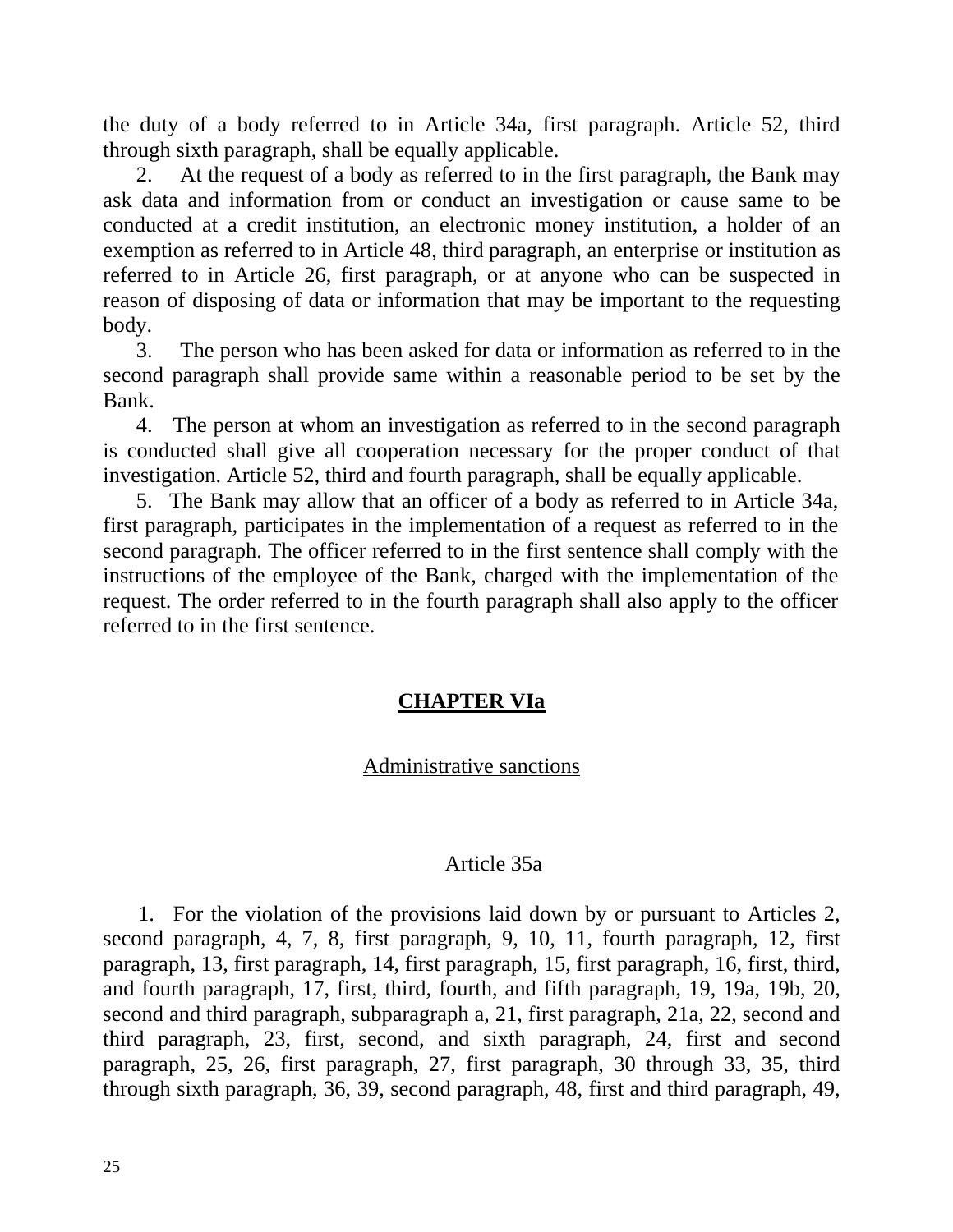first and third paragraph, or 52, sixth paragraph, the Bank may impose a penalty charge order.

 2. For the offenses referred to in the first paragraph, the Bank may also impose an administrative fine not exceeding Afl. 1,000,000.- per separate violation.

 3. Violations as referred to in the first and second paragraph can be committed by natural persons and legal entities. Article 1:127, second and third paragraph, of the Criminal Code of Aruba shall be equally applicable.

 4. The Bank shall adopt guidelines for the exercise of the powers, referred to in the first and second paragraph, and shall record them in a policy document. The policy document shall at any rate contain a description of the procedures to be followed when exercising the powers, referred to in the first and second paragraph. The policy document, referred to in the first sentence, as well as all modifications to be introduced to same afterwards shall be published in advance in a manner to be determined by the Bank.

 5. By State Decree containing General Administrative Orders, rules shall be laid down with regard to the principles for the determination of the amount of the penalty charge order and the administrative fine per violation. The violations shall be classified into categories based on the severity of the violation, with the corresponding basic amounts, minimum amounts, and maximum amounts.

6. Forfeited penalties and administrative fines shall accrue to the Bank.

## Article 35b

 1. If, at the time of committing a violation, a period of five years has not yet expired since an administrative fine was imposed on the violator for a similar violation, the amount of the administrative fine, referred to in Article 35a, second paragraph, shall be doubled for each separate violation.

 2. Notwithstanding Article 35a, second paragraph, the Bank may set the amount of the administrative fine at a maximum of twice the amount of the benefit obtained by the violator as a result of the violation, if his benefit exceeds Afl. 1,000,000.-.

#### Article 35c

 1. If the Bank intends to impose an administrative fine, it shall notify the person concerned thereof, stating the grounds on which the intention is based.

 2. The Bank shall give the person concerned the opportunity to express his view, either in writing or orally, within a reasonable period, before imposing the administrative fine by decision.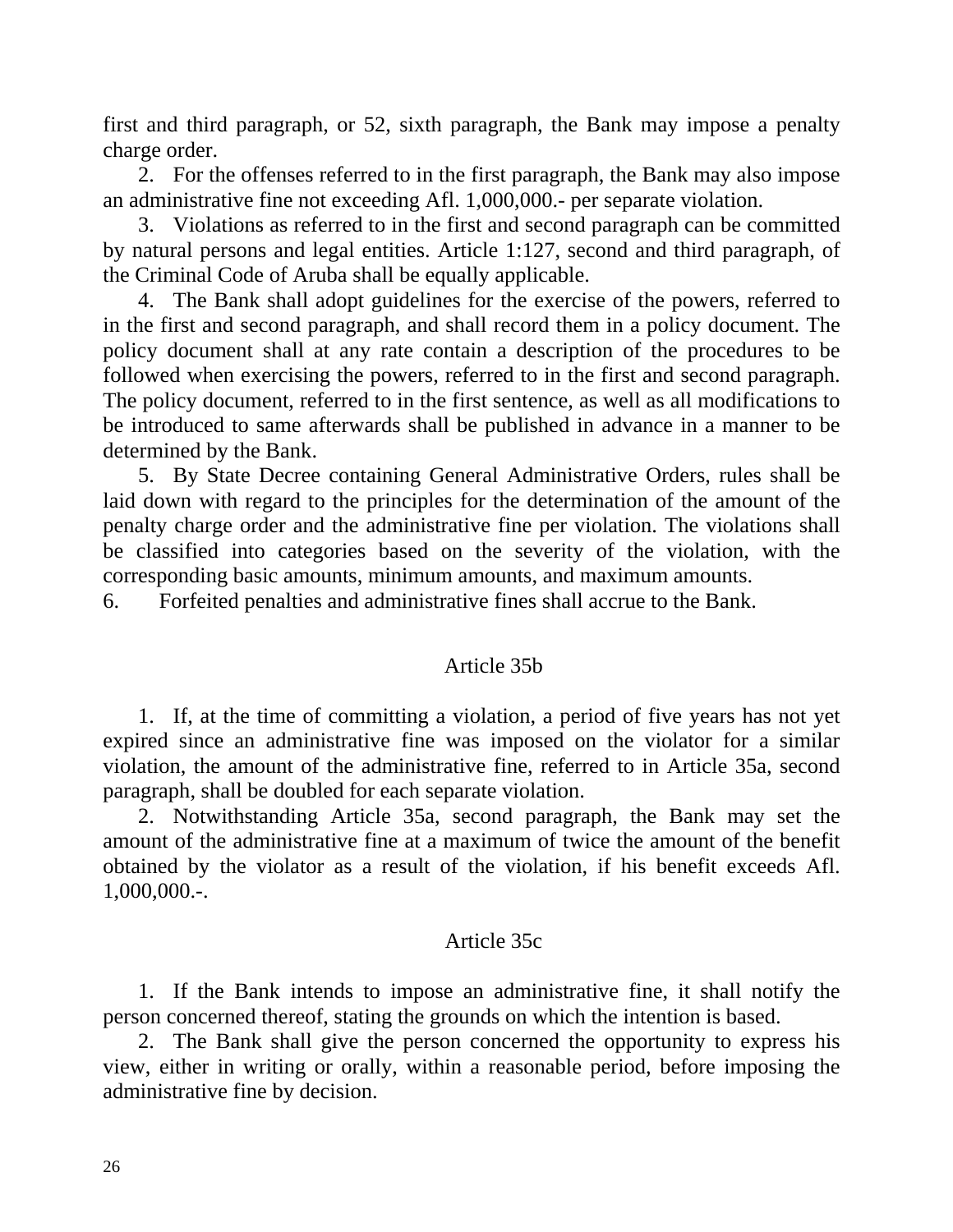3. If, after the person concerned has expressed his view, the Bank decides that no administrative fine will be imposed for the violation, the person concerned shall be informed hereof in writing.

#### Article 35d

 1. At the request of the violator, the Bank may cancel a penalty charge order, suspend the duration thereof for a specific period, or reduce the penalty, in case the violator is permanently or temporarily unable in whole or in part to comply with his obligations.

 2. Furthermore, at the request of a violator, the Bank may cancel a penalty charge order, if the decision has been effective one year without having forfeited the penalty.

#### Article 35e

 Anyone in respect of whom the Bank has performed an act from which he could reasonably infer that an administrative fine shall be imposed on him for violation of the provisions laid down by or pursuant to this State Ordinance will not be required to make any statement in that regard. He must be notified to this effect before being asked to provide information.

#### Article 35f

 1. The administrative fine is due within six weeks after the date of the decision by which it was imposed.

 2. Statutory interest will be added to the fine, to be counted from the day after the six weeks have elapsed since the notification of the decision.

#### Article 35g

1. The power to impose an administrative fine will lapse:

 a. if criminal prosecution has been instituted for the infringement, and the court hearings has started, or if the right to prosecute has ceased to exist pursuant to Article 1:149 of the Criminal Code of Aruba ;

b. three years after the day the non-compliance with the rule is discovered.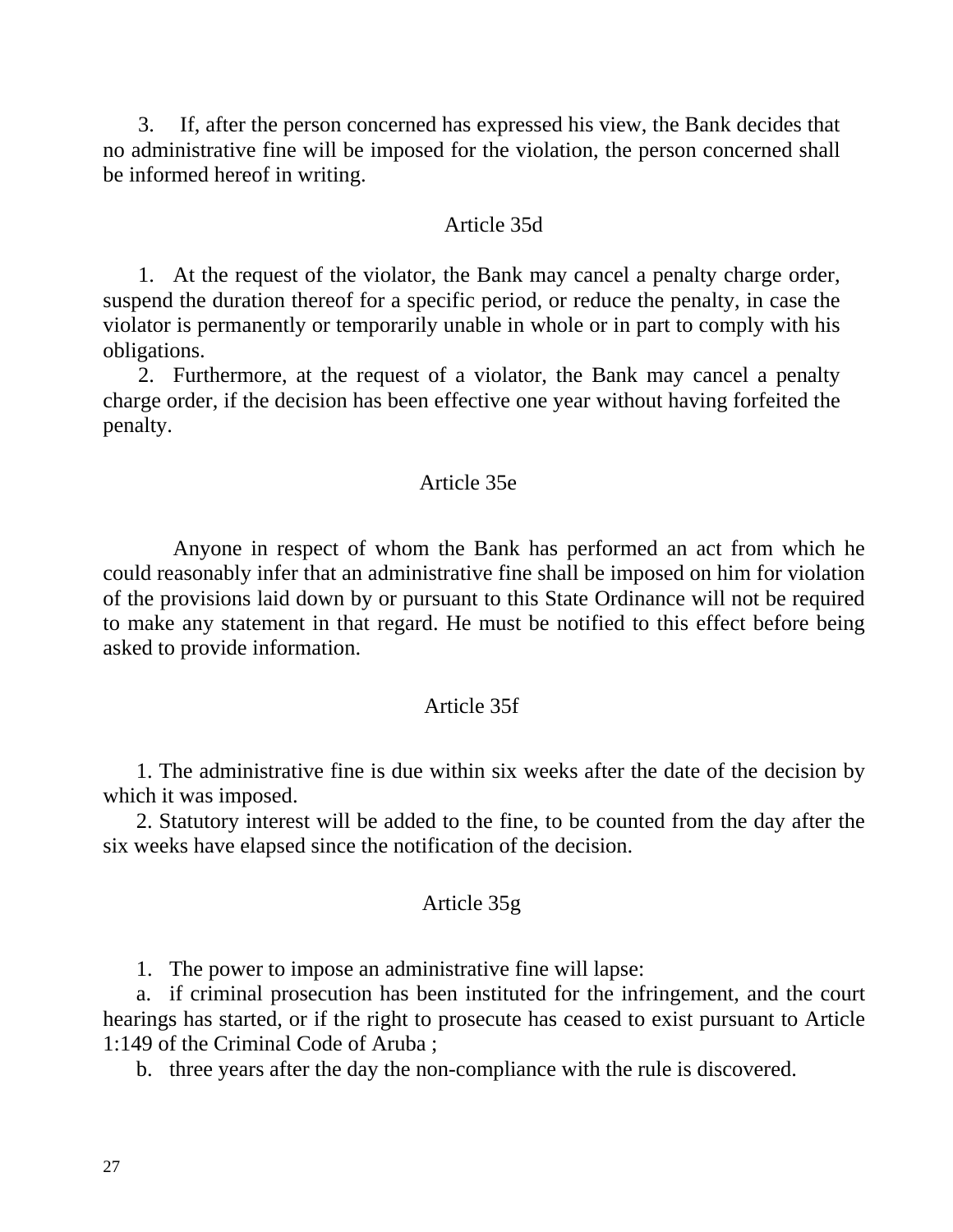2. The period meant in the first paragraph, sub b. shall be interrupted by a notification of the order by which the administrative fine is imposed.

#### Article 35h

 1. The Bank is authorized, for the purpose of protection of the financial system and preventing money laundering and terrorist financing, to publish the offence for which the order subject to a penalty or the administrative fine was imposed, the infringed rule, as well as the name, address and city or town of the person on whom the administrative fine was imposed.

 2. The Minister may lay down rules on the exercise of the authority meant in the first paragraph.

 3. The order to publish shall take effect on the day on which the offence is made public, without suspension of its effect for the duration of the period for appeal or, if appeal has been brought, of the appeal, if address of the person concerned is not known and the address cannot be obtained either with reasonable efforts.

#### Article 35i

 The Bank shall keep record of the acts carried out in the context of an investigation prior to the imposition of an administrative fine, stating the persons who carried out those acts.

#### Article 35j

 1. If a forfeited penalty or fine that has become due is not paid within the period set by the Bank, a demand shall be made to the infringer to pay the amount of the penalty or fine, plus the costs of the demand, within two weeks.

2. In the absence of payment, the amount and the costs, referred to in the first paragraph, shall be augmented by the collection costs, collected by the Bank by writ of execution.

3.The writ of execution shall be published by serving a process as referred to in the Code of Civil Procedure of Aruba and shall constitute entitlement to enforcement, which may be enforced while applying the provisions of this Code.

4.The writ of execution shall at any rate state:

a. the words 'writ of execution' in the heading;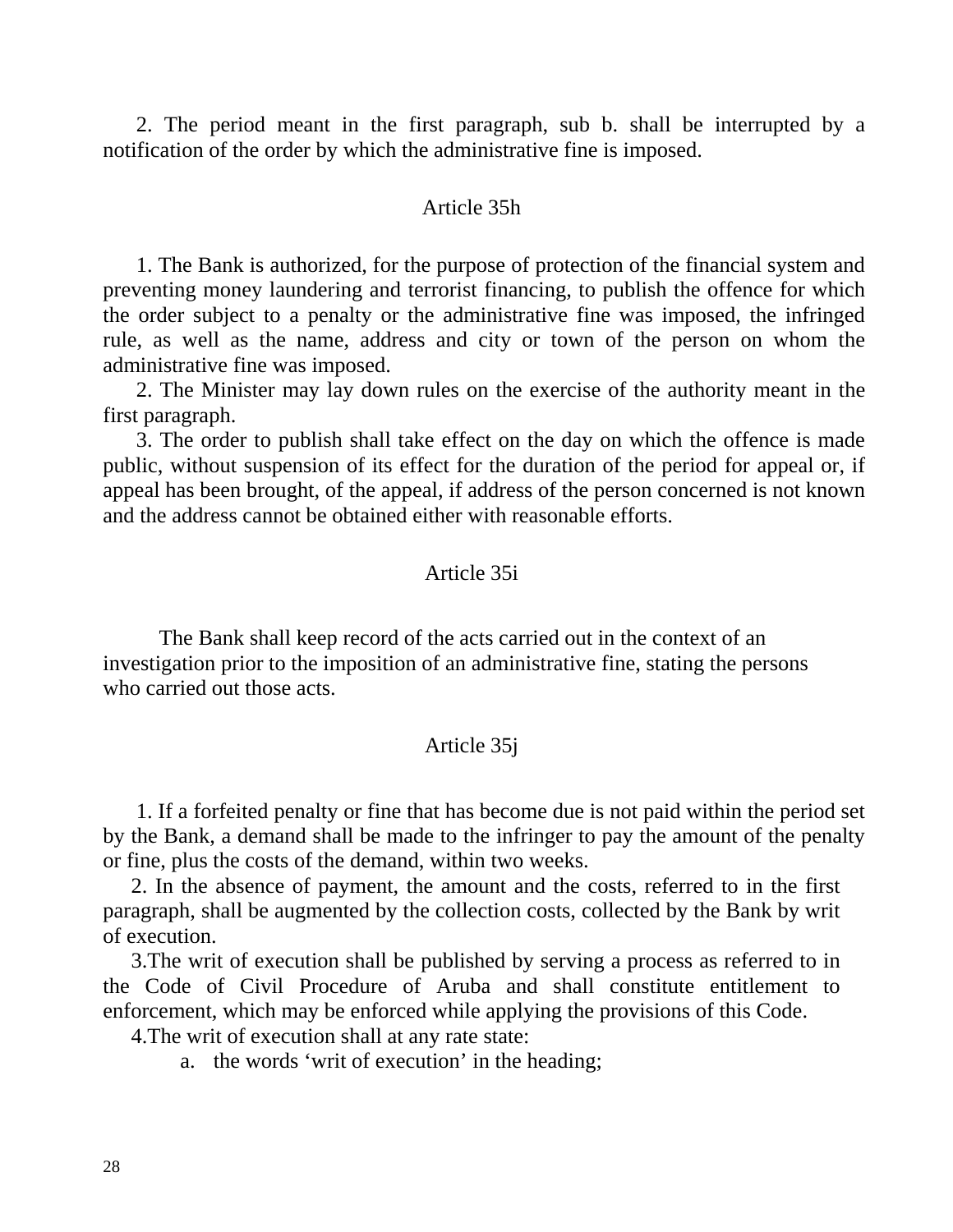- b. the amount of the collectable principal sum, augmented by the statutory interest due;
- c. the order or the statutory provision from which the amount due arises;
- d. the costs of the demand and of the writ of execution;
- e. that it may be enforced for the account of the violator.

5. For a period of six weeks after the date of service, an objection may be lodged against the writ of execution. Objection shall be lodged against the Bank with the Court and in the manner stipulated for filing claims. Provided it has been lodged in a timely fashion and in the prescribed manner, the objection shall suspend the enforcement.

## **CHAPTER VII**

#### **Liquidation**

### Article 36

 A registered credit institution which decides to liquidate its business in full or in part or to dissolve shall, at least thirteen weeks before the decision is implemented, inform the Bank of the manner in which the liquidation or dissolution will take place.

#### **CHAPTER VIII**

#### Emergency regulations

#### Article 37

 1. No decision shall be made on a petition or action for bankruptcy of a registered credit institution or electronic money institution, including its own petition, until the Court has given the Bank the opportunity to express its opinion on the matter.

 2. The "Faillissementsverordening" (Bankruptcy Ordinance) shall not apply to a credit institutions and electronic money institutions unless otherwise provided in this Chapter.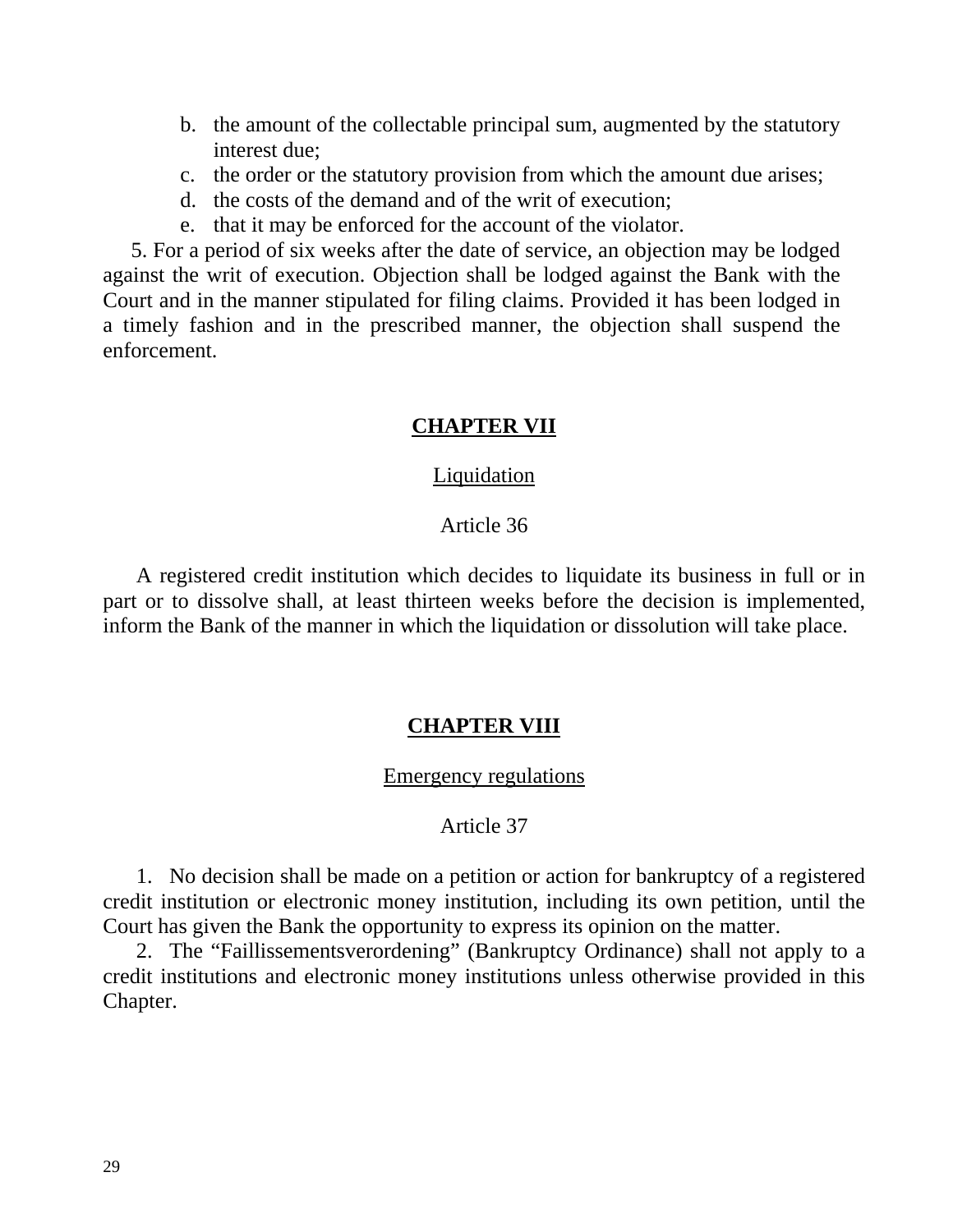### Article 38

 1. In the event that the solvency or the liquidity of a registered credit institution or electronic money institution shows signs of a dangerous development and no improvement in that development may in reason be expected, the Court may, on the petition of the Bank, declare the credit institution or electronic money institution to be in a position requiring special measures in the interests of the combined creditors.

 2. In the event that, in the opinion of the Bank, the solvency or the liquidity of a credit institution or electronic money institution to which the prohibition contained in Article 4 or 24 applies is such that it is to be expected that the credit institution will be unable to honour all or part of its obligations in respect of the funds received by it, the Court may, on the petition of the Bank, declare the credit institution or electronic money institution to be in a position requiring special measures in the interests of the combined creditors.

 3. The Bank shall send a copy of its petition to the credit institution or electronic money institution involved.

4. The Court shall hear the petition with the utmost despatch.

 5. The Court has power to inspect, or have inspected on its behalf by experts appointed by it to that end, books, documents or other data carriers of the credit institution or electronic money institution involved. In this respect, Article 52(2) to (5) shall apply with the necessary modifications.

 6. The Court shall not give a decision until the credit institution or electronic money institution and the Bank have been heard or at least properly summoned.

 7. If the petition is granted, the decision of the Court shall include the appointment of one or more receivers; the Bank may put forward nominations for the appointment.

 8. If the petition is granted, the decision shall be pronounced in open court and an abstract thereof shall be published forthwith by the receivers in the Government Gazette of Aruba and in one or more local newspapers to be named by the Court. The abstract shall state the name and domicile of the credit institution or electronic money institution, the domicile or the office of the receivers as well as the date of the decision. The decision shall be immediately enforceable, retroactive to the beginning of the day on which it is pronounced, without regard to any form of appeal.

 9. If the petition of the Bank as referred to in the first paragraph, is pending before the Court simultaneously with a petition or action for bankruptcy, including the credit institution's own petition, the hearing of the petition or action for bankruptcy shall be adjourned until a decision has been given on the former petition. If the Court makes a declaration as referred to in the first paragraph, the petition or action for bankruptcy shall become void *ipso jure*.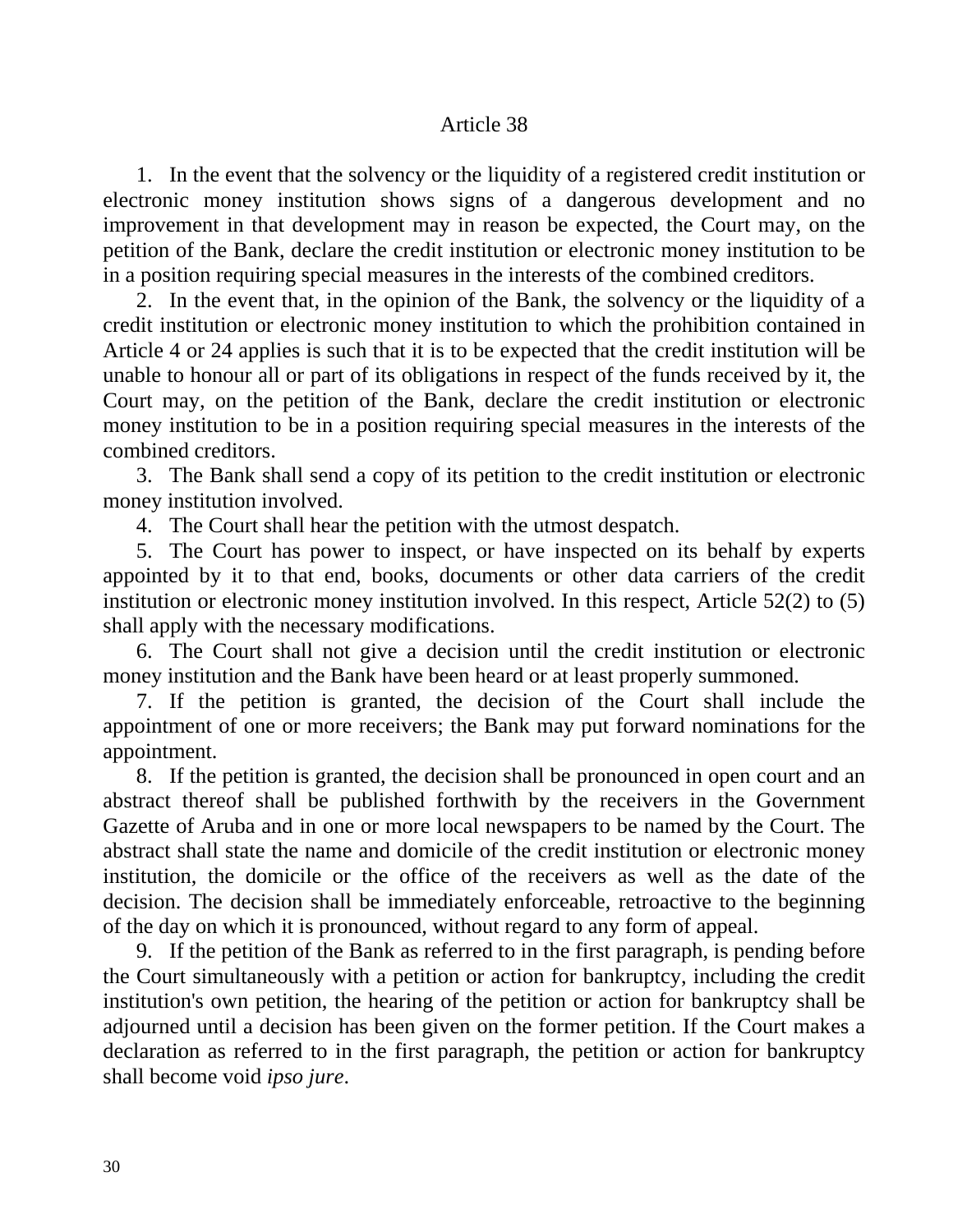10. The period of validity of a declaration as referred to in the first paragraph, is fixed by the Court, but shall be eighteen months at most. Before expiration of the period of validity, the Bank may present a petition for extension of the period of validity, in each case, by eighteen months at most; the petition shall be heard in the same manner as a petition for giving the declaration. For as long as, upon expiration of the period of validity of the declaration, no decision has been given on a petition for extension, the declaration shall remain in full force and effect. If the petition for extension is granted, in paragraph seven shall apply.

### Article 39

 1. The receivers alone shall exercise all powers of the bodies of the credit institution or electronic money institution and shall safeguard the interests of the combined creditors.

 2. The bodies of the credit institution or electronic money institution shall provide all assistance requested by the receivers.

 3. If more than one receiver has been appointed, their acts, to be valid, shall require the consent of the majority or, in the event of a tie, a decision of the Court. The receiver who has, in the decision as referred to in Article 38(7), been assigned a particular range of duties shall have power to act independently within the limits of said range.

 4. The Court may at any time, after having heard or at any rate properly summoned him and the Bank, remove a receiver or appoint another receiver in his place or appoint one or more associate receivers, all this at his own request, at the request of the other receivers, of the Bank or of one or more creditors or *ex officio*.

 5. During the exercise of their powers, the receivers shall, at the end of every three months and after cessation of their activities, present as soon as possible a report on their activities to the Court.

 6. The fees of the experts appointed pursuant to Article 38(5) as well as the fees and the outlays of the receivers shall be determined by the Court and shall constitute a debt of the estate.

#### Article 40

 1. When or after making a declaration as referred to in Article 38(1) or (2), the Court has the power to make, at the request of the Bank or at the request of the receivers or of one or more creditors or *ex officio*, having consulted the Bank, any such arrangements as it deems necessary to safeguard the interests of the creditors of the credit institution or electronic money institution.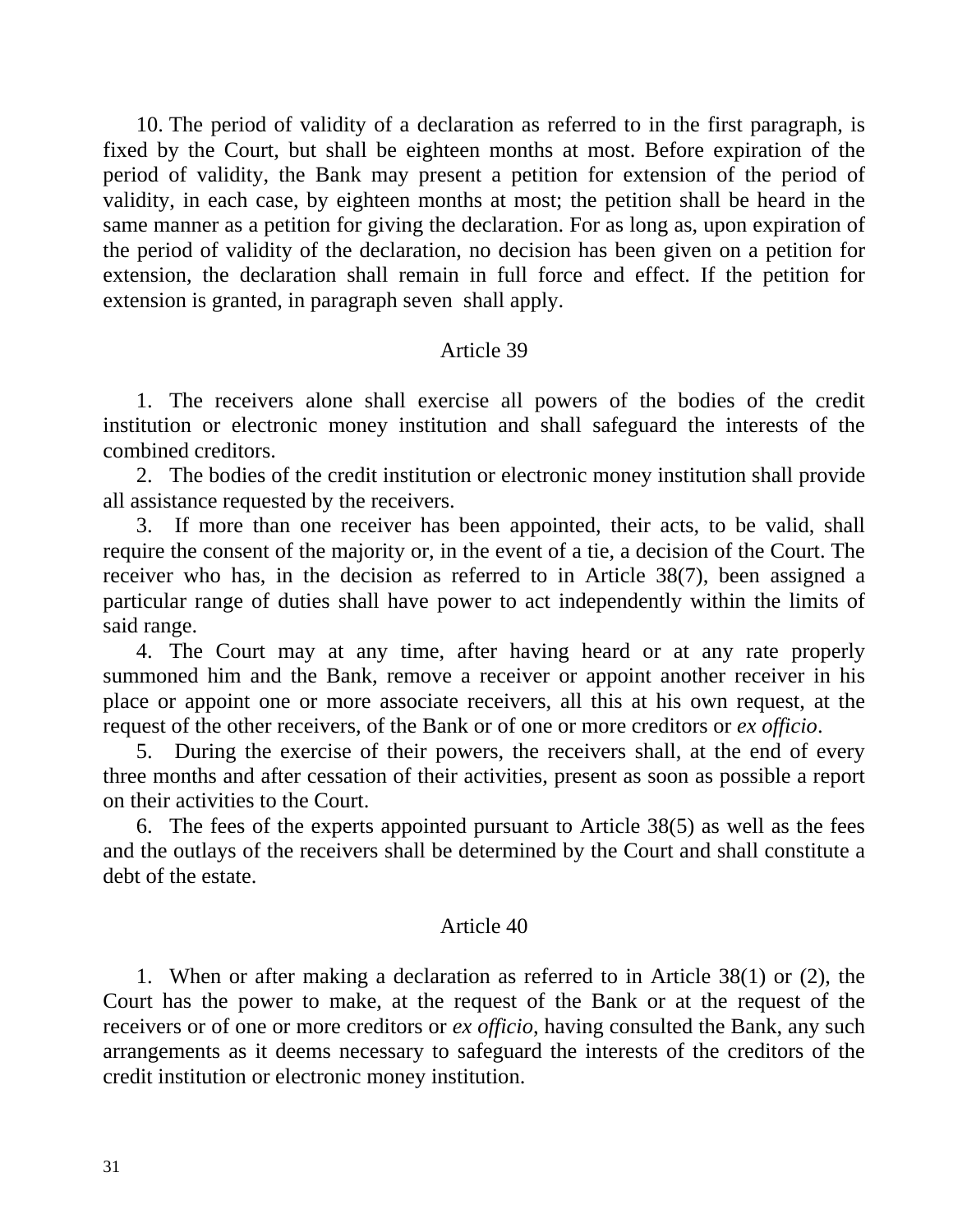2. At the request of the receivers, the Court shall appoint one of its judges to act as Examining Magistrate supervising the winding-up pursuant to Article 43. On the decisions of the Examining Magistrate taken with respect to that, Articles 62 and 63(1) of the Bankruptcy Ordinance shall apply with the necessary modifications; the second paragraph of Article 63 of that Ordinance shall apply with the necessary modifications to the extent that the Articles listed therein have been declared applicable with the necessary modifications in Article 43. The provisions contained in Articles 62 and 63 of the Bankruptcy Ordinance with respect to the liquidator and the bankrupt shall apply to the receivers and the credit institution or electronic money institution, respectively.

#### Article 41

 1. A declaration as referred to in Article 38(1) or (2) shall have as a consequence that the credit institution or electronic money institution cannot be forced to fulfil its obligations; measures of enforcement which have been initiated shall be suspended and attachments which have been made shall become void. Article 32 of the Bankruptcy Ordinance shall apply to the requirements meant in the first sentence with the necessary modifications.

 2. Without prejudice to Article 43, the first paragraph shall not apply in respect of claims resulting from acts performed with the credit institution or electronic money institution after the declaration has been made, nor shall they apply to claims as referred to in Article 222 of the Bankruptcy Ordinance, to the extent that this is the case.

 3. Articles 224 to 231a of the Bankruptcy Ordinance shall apply with the necessary modifications.

#### Article 42

 1. The Court may authorize the administrators to proceed to full or partial transfer of the obligations of the credit institution or electronic money institution, which they assumed in the conduct of their business, or to full or partial liquidation of the business of the credit institution or electronic money institution.

 2. If, in the transfer of obligations as referred to in the first paragraph, the conditions in the agreements underlying these obligations are changed, the receivers shall require special authorization from the Court to that end, with the proviso that the conditions in the agreements underlying claims as referred to in Article 41(2) cannot be changed. Any change in the conditions shall be without prejudice to the payments made pursuant to Article 43 before the day of submission of the request for authorization as referred to in the first paragraph.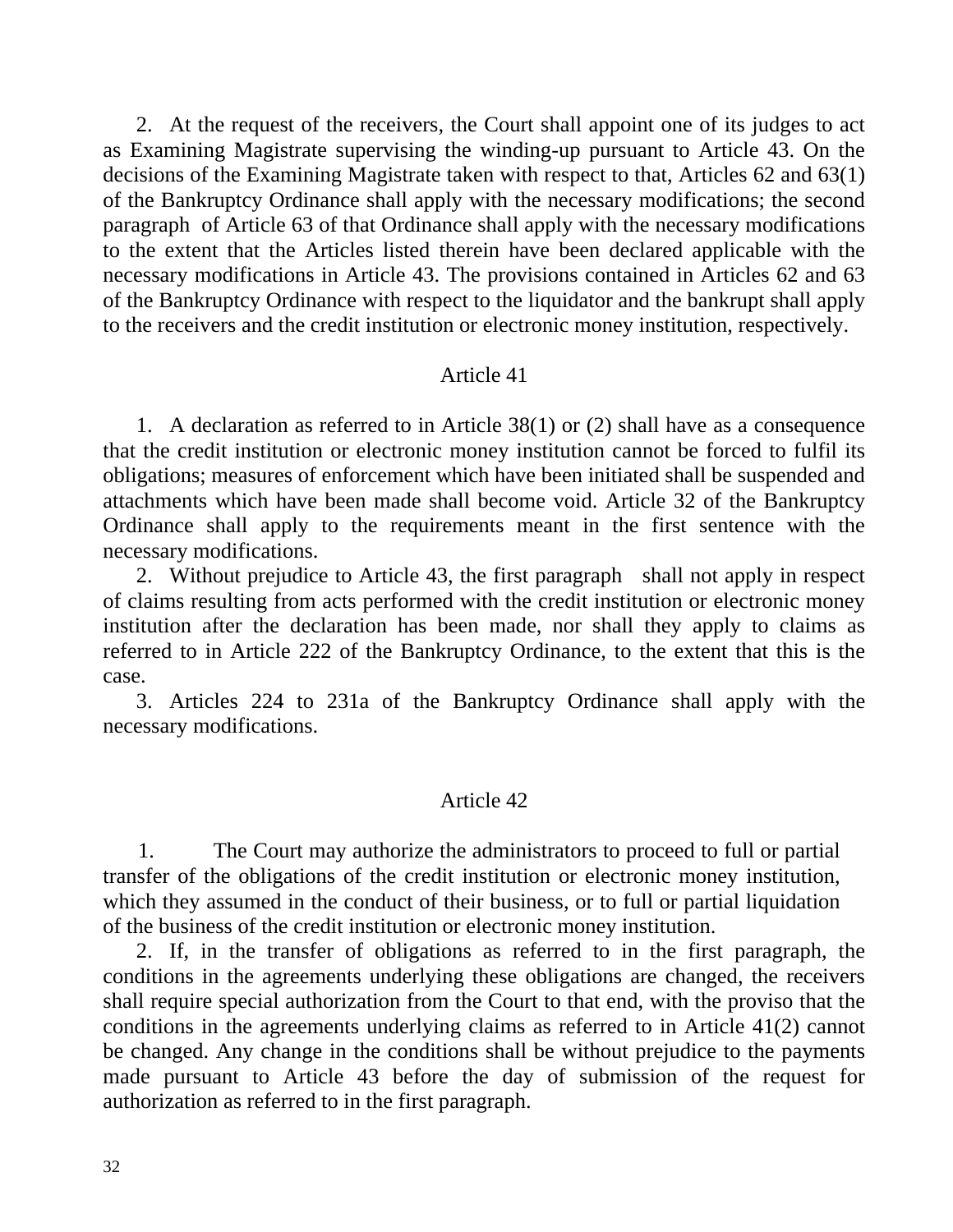3. In respect of the decisions as referred to in the first and second paragraphs, Article 38(6) and (8), first and second sentences, shall apply with the necessary modifications.

 4. As soon as transfer of obligations has been effected, the transfer and, if the conditions in the agreements have been changed, the changes therein, shall be published by the receivers in the Government Gazette of Aruba and in at least three local newspapers to be named by the Court.

 5. The transfer and the changes in the conditions in the agreements shall take effect for all interested parties as from the day following the date of the Government Gazette of Aruba containing the publication.

 6. If the Court decides to liquidate, the Court shall, as and when necessary, make arrangements for the details and consequences of the liquidation, including the shortening of the period of validity of current agreements, after having consulted the receivers and the Bank on this subject.

 7 As soon as liquidation has been completed, the receivers shall publish this in the Government Gazette of Aruba and in one or more local newspapers to be named by the Court.

## Article 43

 1. The receivers may make payments in respect of the claims to which Article 41(2) is applicable, to the extent that they deem this justified considering the liquidity position of the credit institution or electronic money institution, and provided that the provisions of the paragraphs (2) to (10) are observed.

 2. The receivers shall draw up a list showing the nature and the amount of the assets and liabilities of the credit institution or electronic money institution, the names and domiciles of the creditors and the amount of the claims of each creditor. A copy of this list, certified by the receivers, shall be deposited at the office of the clerk of the Court for free inspection by anyone.

 3. At the request of the receivers, the Examining Magistrate shall fix the day on which the claims shall be presented at the latest and, furthermore, the day, hour and place of the meeting for verification of the claims. The receivers shall forthwith give all known creditors written notification of these decisions and shall announce these decisions in one or more local newspapers to be named by the Examining Magistrate. As from the date of this announcement, the claims involving preferential rights either to specific property of the credit institution or electronic money institution or to all its property shall be subject to Article 41(1); Articles 105 to 108 of the Bankruptcy Ordinance shall apply with the necessary modifications, with the proviso that the provisions relating to the liquidator and the bankrupt shall apply to the receivers and the credit institution or electronic money institution, respectively.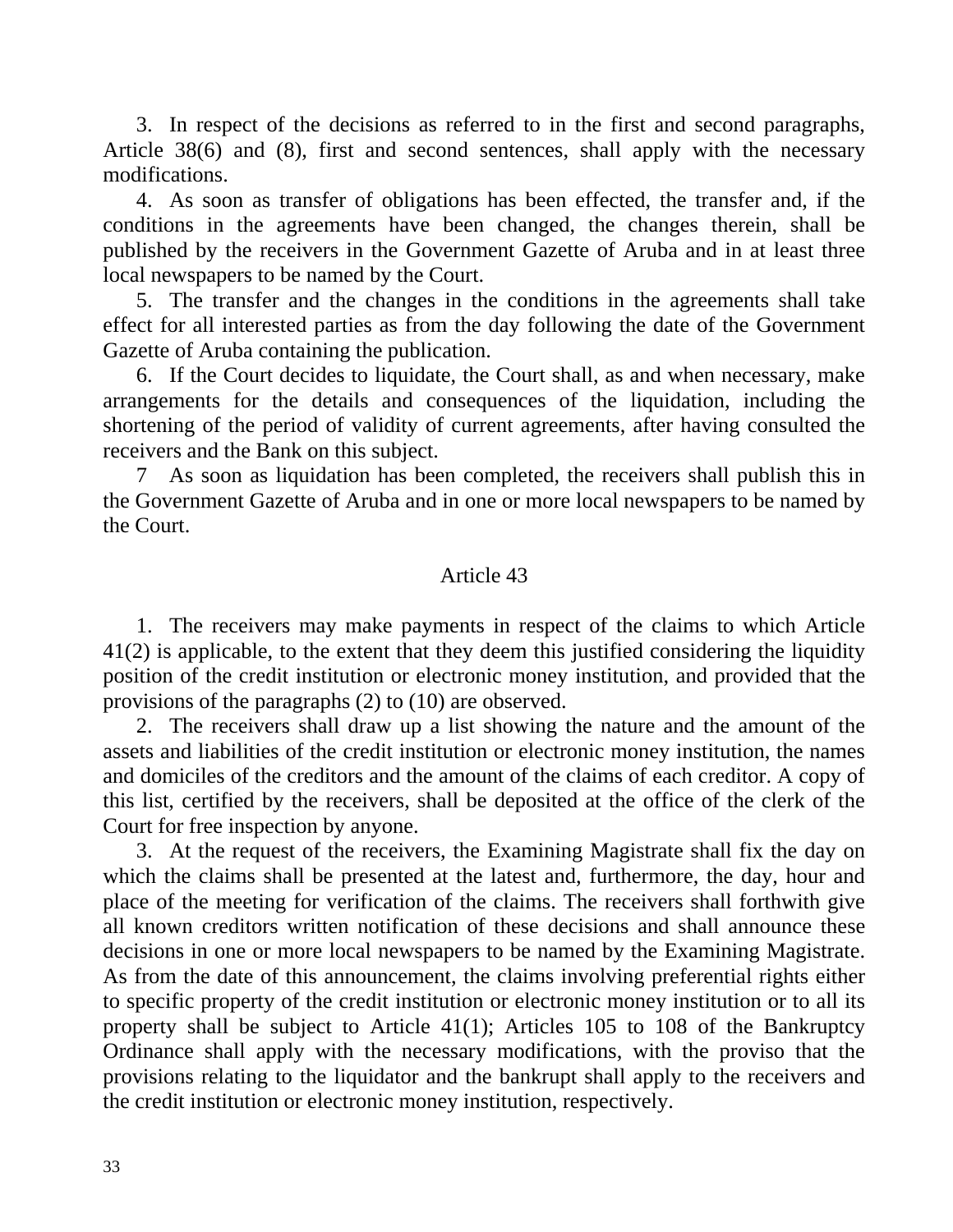4. A copy of the list of provisionally recognised claims and of the list of disputed claims shall be deposited by the receivers at the office of the Clerk of the Court and shall be available there for free inspection by anyone for a period of fourteen days prior to the meeting for verification of the claims. Before the commencement of this period, the receivers shall give all known creditors written notification of this depositing, adding an invitation to the meeting for verification of the claims. Furthermore, the receivers shall announce this depositing in one or more local newspapers to be named by the Examining Magistrate.

 5. With respect to the verification of claims, Articles 55, 114 to 117, 119 to 123, 125, 127 to 132, 249(1), 250 and 251(1) and (3) of the Bankruptcy Ordinance shall apply with the necessary modifications. In this respect, the provisions relating to the liquidator and the bankrupt shall apply to the receivers and the credit institution or electronic money institution, respectively. Notwithstanding the period mentioned in Article 123(1) of the Bankruptcy Ordinance, the period for presenting claims as fixed pursuant to paragraph (3) of the present Article shall apply. The claims which become due and demandable on or after the date of the decision as referred to in Article 38(1) or (2) shall be verified at the amount which they represent at the time when these claims become due and demandable, with the proviso that, in respect of claims which are subject to Article 42(1), this shall be applicable only to the extent that said provision has not already been applied to these claims.

 6. The directors of the credit institution or electronic money institution shall attend the meeting for verification of the claims in order to furnish there any and all information about the causes of the position referred to in Article 38(1) or (2) and the position of the estate which the Examining Magistrate asks them to give. The creditors may request the Examining Magistrate to ask the directors for information in respect of certain points to be specified by them. The questions asked of the directors and the answers given by them shall be recorded in the minutes. Notwithstanding the provisions of Article 116(4) of the Bankruptcy Ordinance, the minutes of the meeting for verification of the claims shall, in respect of the obligations of the credit institution or electronic money institution which are transferred pursuant to Article 42, only be final and conclusive to the extent that the relevant conditions are not changed.

 7. After the verification of the claims, the receivers shall draw up a list of dividends which they shall present to the Examining Magistrate for his approval. The list shall contain a statement of receipts and expenditure, including the fees of the receivers, the names of the creditors, and furthermore the verified amount of each creditor's claim and the dividend to be received in respect of that claim. Articles 172(2), 173, 174(1) of the Bankruptcy Ordinance shall apply with the necessary modifications; without prejudice to the provisions of paragraph ten, Article 223 of that State Ordinance, except for the last phrase, shall also apply with the necessary modifications.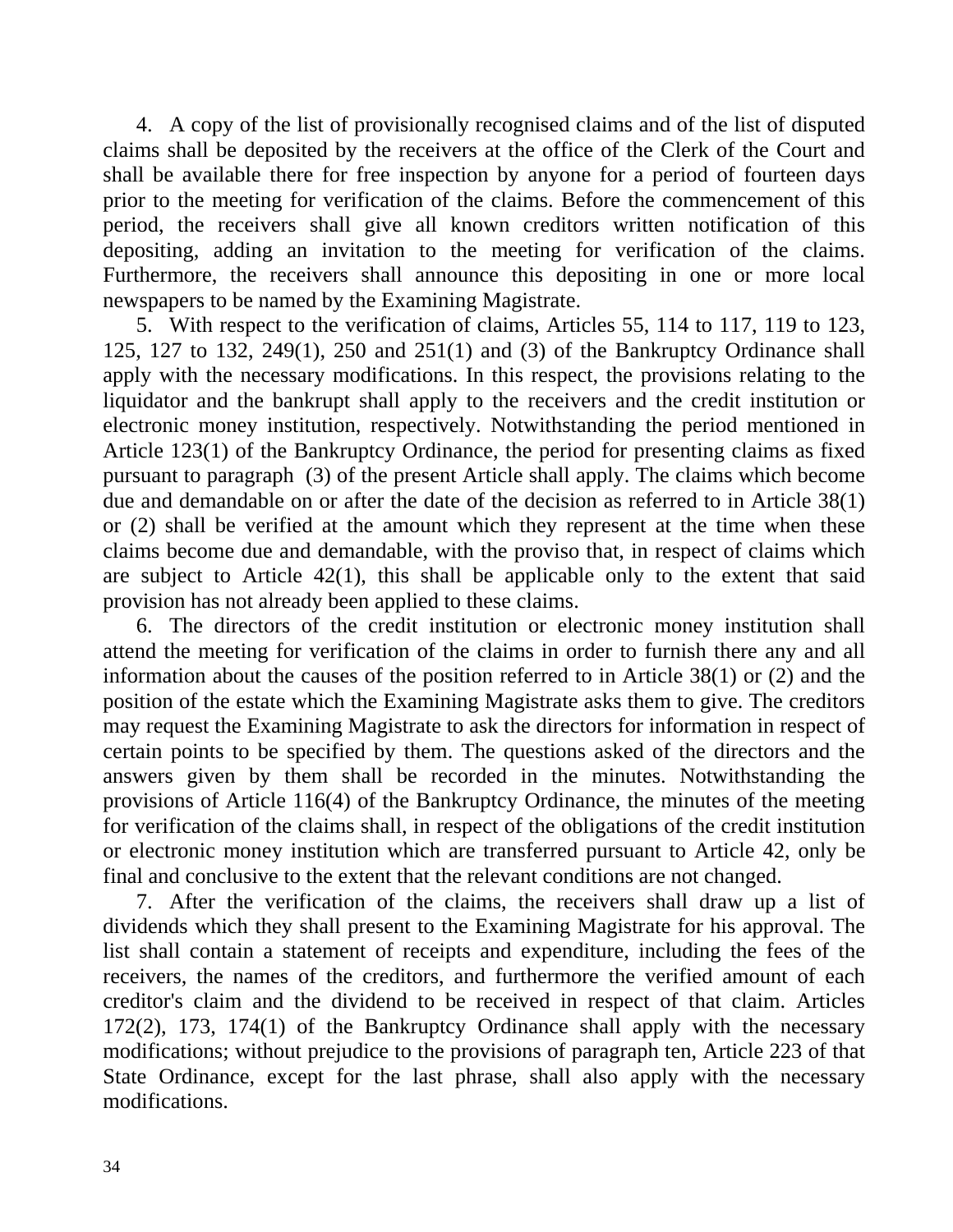8. When the list of dividends is drawn up, an amount of liquid assets shall be segregated in respect of the claims which are disputed or the preferential nature of which is disputed or which have been verified conditionally which amount shall be at least equal to the total of the amounts which, upon application of this Article, may be paid in respect of these claims or, alternatively, these dividends shall be secured in another manner.

 9. The list of dividends approved by the Examining Magistrate shall be deposited by the receivers at the office of the Clerk of the Court and shall be available there for free inspection by the creditors for a period of fourteen days. The receivers shall announce this depositing in one or more local newspapers to be named by the Examining Magistrate and shall notify the depositing in writing to each of the recognised and conditionally admitted creditors, stating the amount reserved for him. Articles 176 to 178, 179, 181 and 183 of the Bankruptcy Ordinance shall apply with the necessary modifications, with the proviso that the provisions relating to the liquidator shall apply to the receivers and that, notwithstanding the period referred to in Article 176, the period mentioned in the first sentence of this paragraph shall apply. If, consequent on objections raised pursuant to Article 176 or Article 178, a verification dispute arises, paragraph (8) of this Article shall apply with the necessary modifications in respect of the claims to which such objections relate, and subsequently, after the amounts of the other dividends contained in the list deposited for inspection have also been changed accordingly to the extent necessary, the dividends may be paid with due observance of the other provisions of this Article. If the objections raised do not lead to a verification dispute, the dividends may be paid, with due observance of the provisions of the decision made in respect of the objections, as soon as that decision has become final.

 10. Notwithstanding the last sentence of paragraph (7), dividends may only be paid in respect of verified claims which become due and demandable on or after the date of the decision as referred to in Article 38(1) or (2) when these claims have become due and demandable, to the extent that Article 42(1) has not already been applied to these claims. Until that time, an amount of liquid assets shall be segregated which shall be at least equal to the total of the amounts which, upon application of this Article, may be paid in respect of these claims or, alternatively, these dividends shall be secured in another manner.

#### Article 44

 Notwithstanding the provisions of Article 1 of the Bankruptcy Ordinance, the Court, after having made, or extended the period of validity of, a declaration as referred to in Article 38(1) or (2), may only adjudicate a credit institution or electronic money institution bankrupt if, in a balance sheet of the credit institution drawn up in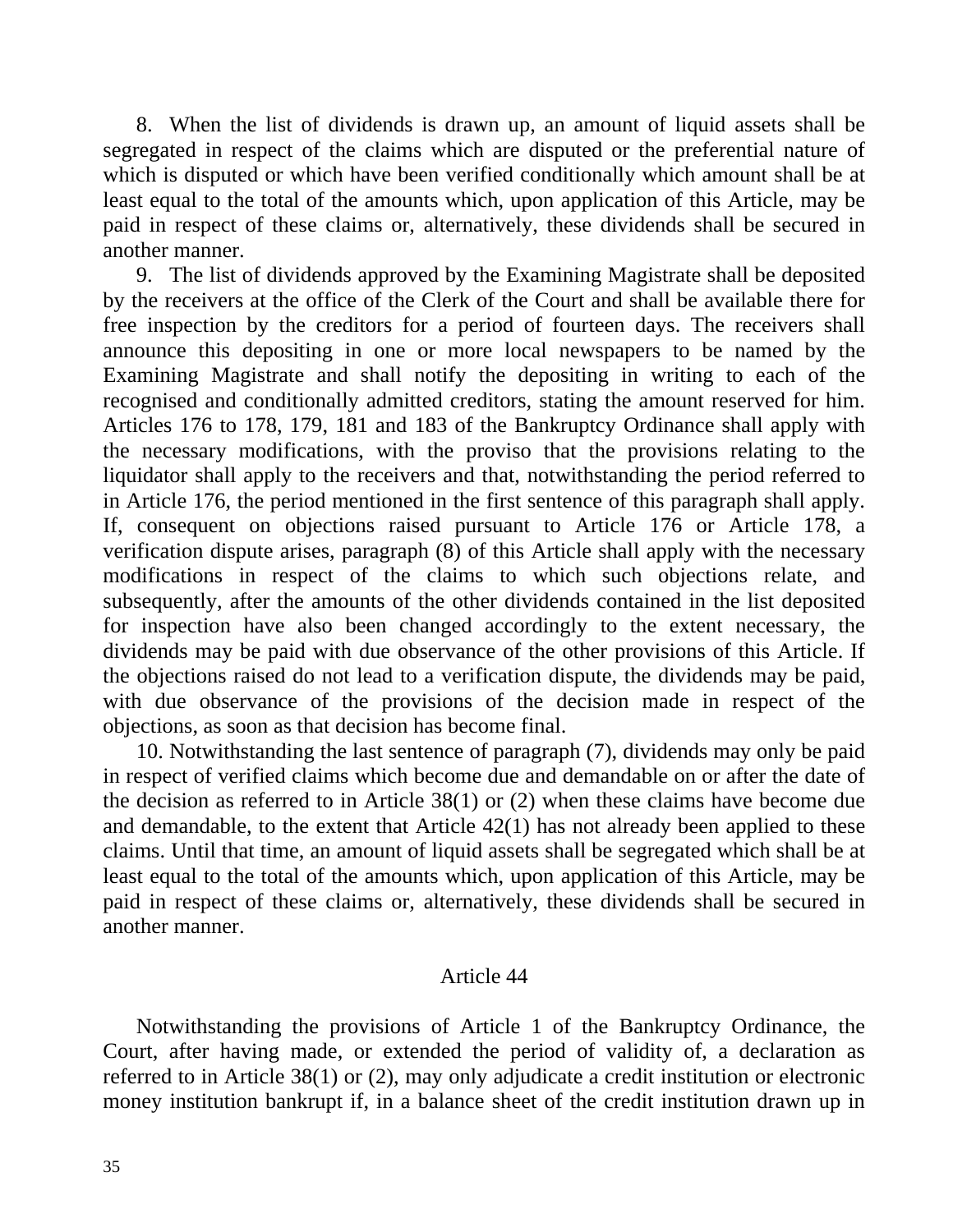accordance with normal prudent practices, the amount of the liabilities exceeds that of the assets, regardless of whether the credit institution or electronic money institution has actually ceased paying its due debts. The adjudication in bankruptcy is made, after the Bank has been consulted, on the petition of the receivers, at the instance of the Public Prosecutor or *ex officio* with the declaration as referred to in the first sentence being revoked. In that case, and if the adjudication in bankruptcy is made within one month of the revocation of the declaration, the following provisions shall apply:

- a. the commencement of the periods mentioned in Articles 39 and 42 of the Bankruptcy Ordinance shall be calculated as from the date on which the declaration referred to in Article 38(1) or (2) is made;
- b. debts of the estate arising after the declaration has been made shall also be deemed debts of the estate in bankruptcy;
- c. the revocation of the declaration and the adjudication in bankruptcy shall be published by the receivers in the Government Gazette of Aruba and in one or more local newspapers to be named by the Court,

For the rest, to the extent that it has not already been implemented in full pursuant to Article 42, Title I of the Bankruptcy Ordinance shall apply.

## Article 45

 The Court may, on the petition of the receivers or *ex officio*, revoke the declaration referred to in Article 38(1) or (2). In that case, Article 38(6) and (8) shall apply with the necessary modifications.

#### Article 46

 By virtue of the publication referred to in Article 42(4) or (7), Article 44, under c, or Article 45, the powers conferred upon the receivers pursuant to the declaration referred to in Article 38(1) or (2) shall cease to exist *ipso jure*.

#### Article 47

 Appeal against decisions of the Court as referred to in Articles 38(1) or (2) and 42(1) and (2), has no suspensive effect.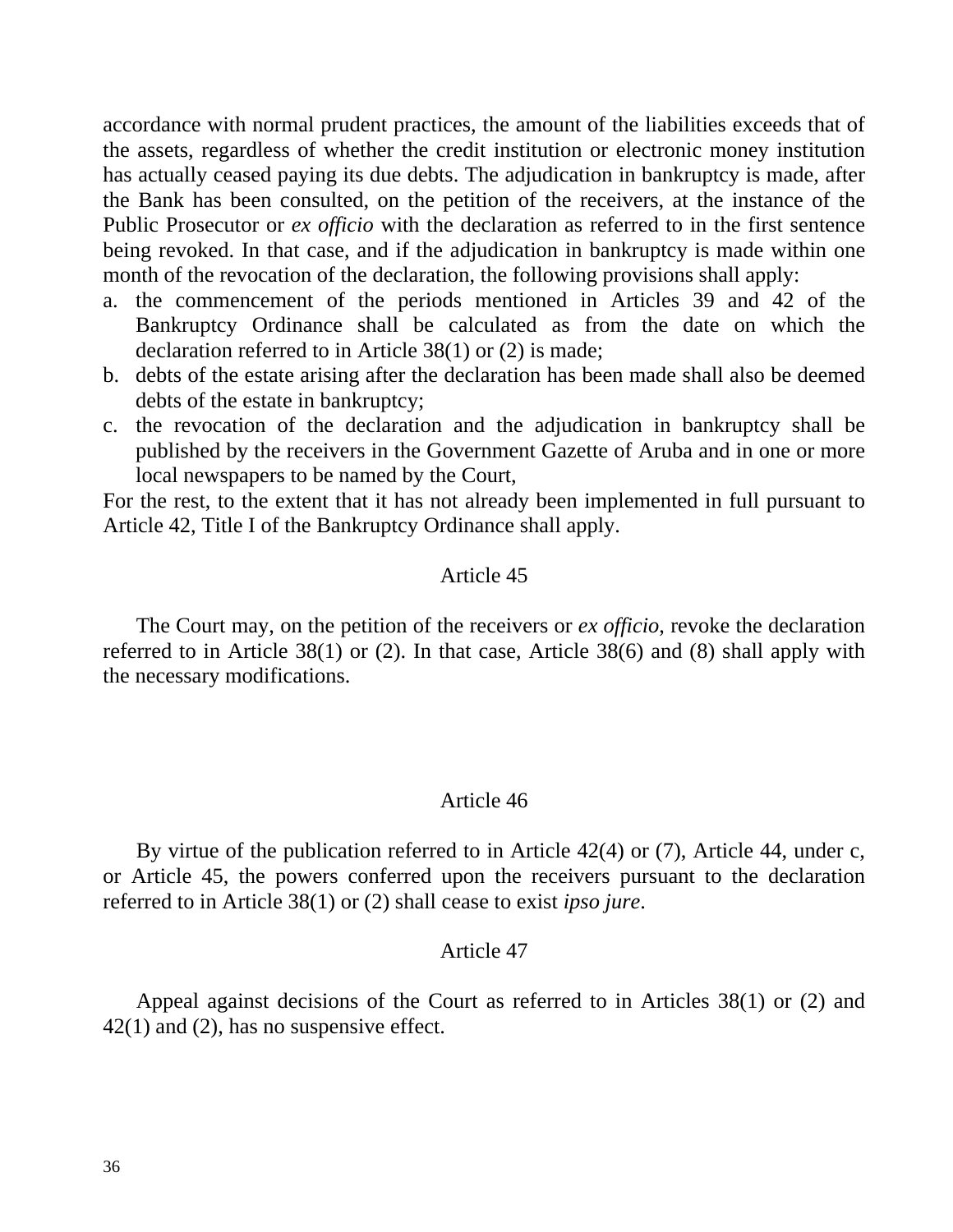# **CHAPTER IX**

## Special provisions

## Article 48

1. It is not allowed for anyone:

- a. to raise, receive, or dispose of funds from the public, repayable in the future or not, which, either in total or per occasion of raising same, are less than an amount to be determined by regulation of the Minister, or
- b. to grant credit or other forms of financing to the public, or to mediate in the activities referred to in subparagraphs a and b on a commercial basis in any way.

2. The prohibition referred to in subsection (1) shall not apply to:

- a. the country of Aruba;
- b. the Bank;
- c institutions under international public law in which the Kingdom of the Netherlands participates.
- d. enterprises and institutions which have been registered.

 3. The Bank may, on a to that effect written and reasoned request, grant dispensation from the prohibition contained in the first paragraph if, in its opinion, the interests which this State Ordinance seeks to protect have been adequately safeguarded by other means.

#### Article 49

 1. Enterprises and institutions not entered in the register as a credit institution are prohibited from using the word 'bank' or translations or forms thereof in their name or in the pursuit of their business, unless this is done in a context which clearly shows that the enterprise or institution concerned is not active in financial markets.

 2. The prohibition referred to in the first paragraph shall not apply to a representative organization.

3. Article 48(3) shall apply.

### Article 50

Each year, before the  $1<sup>st</sup>$  of July of the following year, the Bank shall present a report to the Minister on the implementation of this State Ordinance and of the decisions taken in pursuance thereof.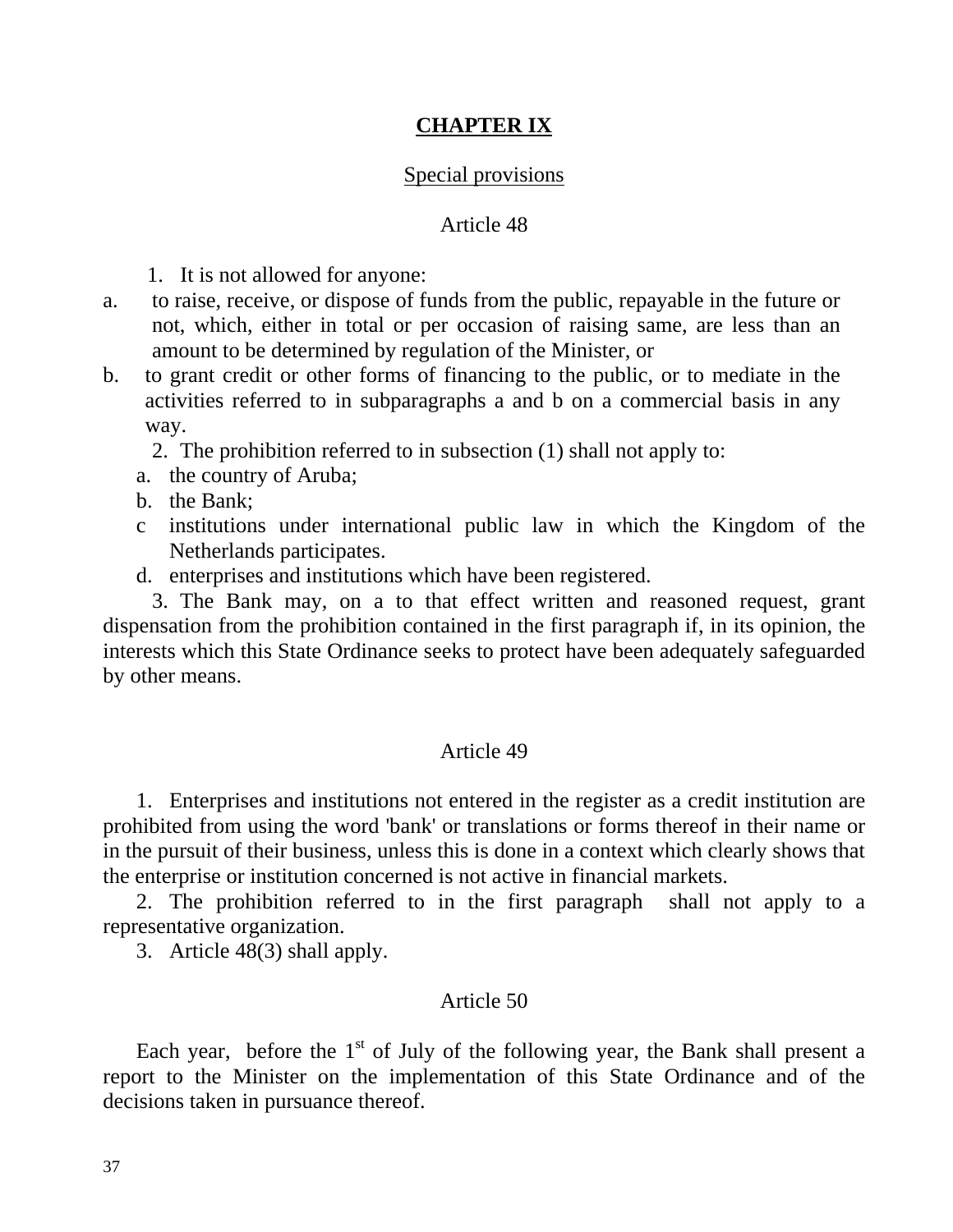### Article 51

 By State Decree, containing General Administrative Measures, having consulted the Bank and the representative organization, costs incurred in the implementation of this State Ordinance may be recovered in full or in part from specific groups of enterprises and institutions concerned.

### Article 52

 1. The persons employed by the Bank and designated for this purpose by the President of the Bank shall be charged with supervising the compliance with the provisions laid down by or pursuant to this State Ordinance. Such State Decree shall be announced in the Official Gazette of Aruba.

 2. The persons designated pursuant to the first paragraph may exercise the supervision in a risk-oriented manner. They shall report on the exercise of the powers mentioned in the third paragraph to the President of the Bank or to the executives within the Bank to be designated in writing by the President.

 3. The employees of the Bank, designated pursuant to the first paragraph , shall be authorised, exclusively as far this is necessary in reason for the fulfilment of their task: a. to request all information;

b. to demand inspection of all books, records, and other data carriers and to make transcripts thereof or copies thereof or to take these with them temporary;

c. to enter all places, accompanied by persons designated by them, with the exception of houses without specific authorisation of the occupant;

 4. If necessary, access to a place as referred to in paragraph (3), under c, shall be gained with the aid of the police.

 5. By State Decree, containing General Administrative Orders, rules may be laid down regarding the way of fulfilment of the tasks by the employees of the Bank designated pursuant to the first paragraph.

 6. Any natural person or legal entity gives his or its co-operation, as requested pursuant to paragraph (3), to the employees of the Bank, designated pursuant to the first paragraph.